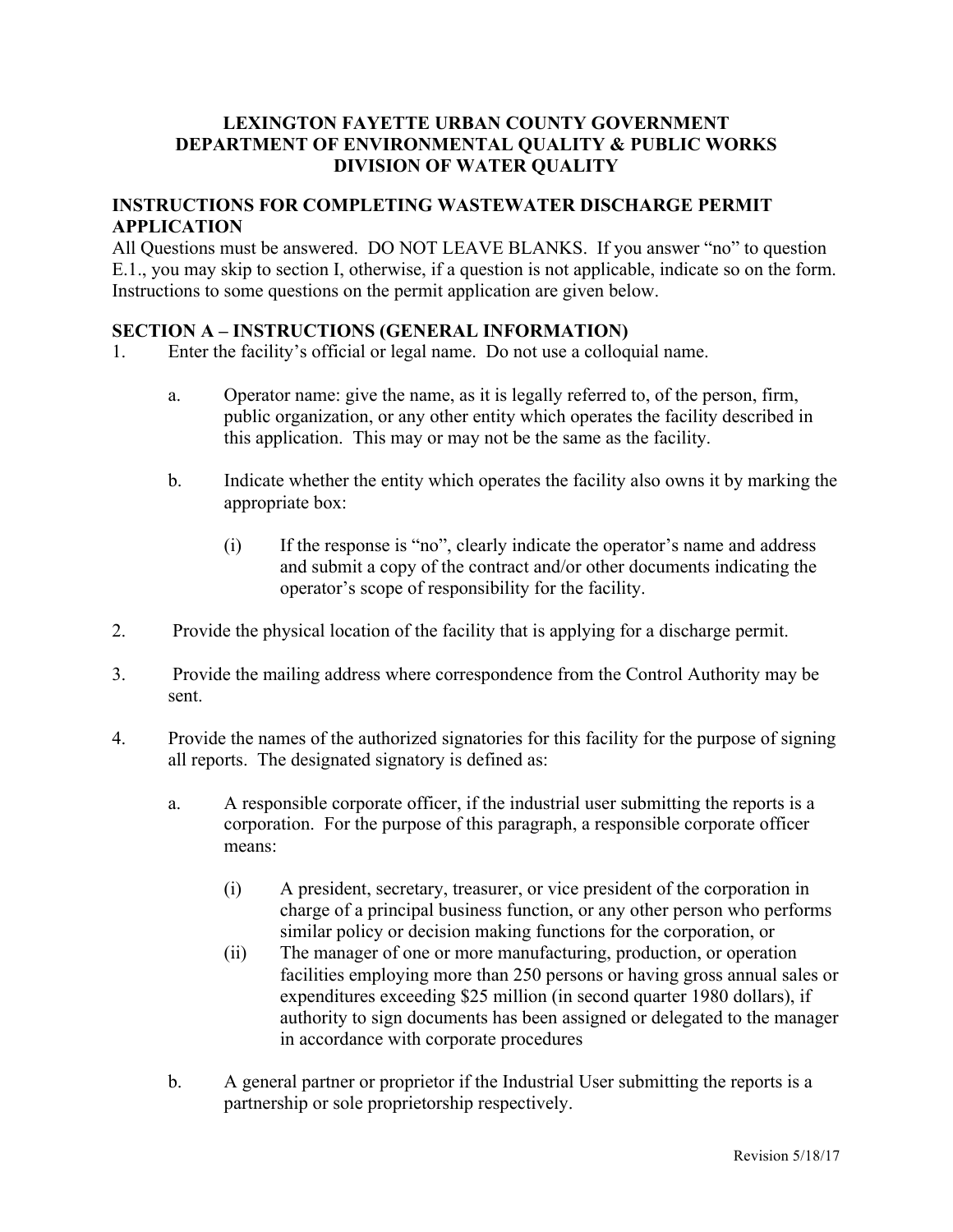- c. The principal executive officer or director having responsibility for the overall operation of the discharging facility if the Industrial User submitting the reports is a Federal, State or local government entity, or their agents.
- d. A duly authorized representative of the individual designated in the paragraph (a), (b), or (c) of this section if:

(i) the authorization specifies either an individual or a position having responsibility for the overall operation of the facility from which the Industrial Discharge originates, such as the position of plant manager, operator of a well, or well field superintendent, or a position of equivalent responsibility, or having overall responsibility for environmental matters for the company and

- (ii) the written authorization is submitted to the City.
- e. If an authorization under paragraph (d) of this section is no longer accurate because a different individual or position has responsibility for the overall responsibility for environmental matters for the company, a new authorization satisfying the requirements of paragraph (d) of this section must be submitted to the City prior to or together with any reports to be signed by an authorized representative.
- 5. Provide the name of a person who is thoroughly familiar with the facts reported on this form and who can be contacted by the Control Authority (e. g., the plant manager).

## **SECTION B – INSTRUCTIONS (BUSINESS OPERATIONS)**

- 1. Check off all operations that occur or will occur at your facility. If you have any questions regarding how to categorize your business activity, contact the Control Authority for technical guidance.
- 3. For all processes found on premises, indicate the North American Industrial Classification System (NAICS) code number, as found in the most recent edition of NAICS Manual. This document is available by calling NTIS at (800) 553-6847 or online at http://www.census.gov/epcd/www/naics.html. Copies of the manual are also available at most public libraries.
- 4. List the type of products, giving the common or brand name and the proper or scientific name. Enter from your records the average and maximum amounts produced daily for each operation for the previous calendar year, and the estimated total daily production for this calendar year. Be sure to specify the daily units of production. Attach additional pages as necessary.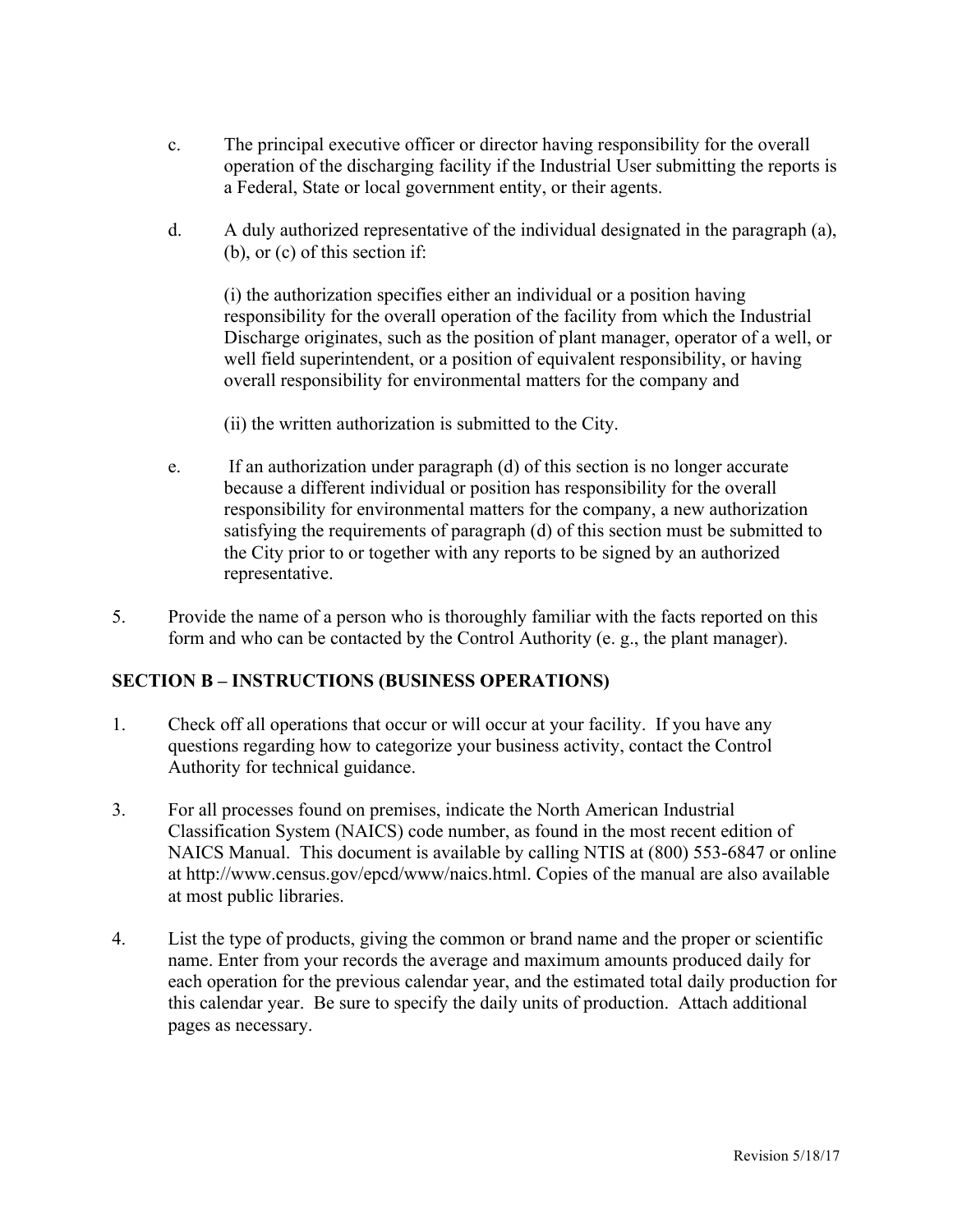# **SECTION C – INSTRUCTIONS (WATER SUPPLY)**

5. Provide daily average water usage within the facility. Contact cooling water is cooling water that during the process comes into contact with process materials, thereby becoming contaminated. Non-contact cooling water does not come into contact with process materials. Sanitary water includes only water used in restrooms. Plant and equipment washdown includes floor washdown. If sanitary flow is not metered, provide an estimate based on 15 gallons per day (gpd) for each employee.

# **SECTION E – INSTRUCTIONS (WASTEWATER DISCHARGE INFORMATION)**

- 1. If you answer "no" to this question, skip to section I, otherwise complete the remainder of the application.
- 4. A schematic flow diagram is required to be completed and certified for accuracy by a State Registered professional engineer. Assign a sequential reference number to each process starting with No. 1. To determine your average daily volume and maximum daily volume of wastewater flow, you may have to read water meters, sewer meters, or make estimates of volumes that are not directly measurable.
- 5. Non-categorical users should report average daily and maximum daily wastewater flows from each process, operation, or activity present at the facility. Categorical users should skip to question 6.
- 6. Categorical users should report average daily and maximum daily wastewater flows from each regulated, unregulated, and dilution process. A regulated wastestream is defined as wastewater from an industrial process that is regulated for a particular pollutant by a categorical pretreatment standard. Unregulated wastestreams are wastestreams from an industrial process that are not regulated by a categorical pretreatment standard and are not defined as a dilution wastestream. Dilution wastestreams include sanitary wastewater, boiler blowdown, noncontact cooling water or blowdown, stormwater streams, demineralizer backwash streams and process wastestreams from certain industrial subcategories exempt by EPA from categorical pretreatment standards. [For further details see 40 CFR 403.6 (e).]
- 7. Total Toxic Organics (TTO) means the sum of the masses or concentrations of specific toxic organic compound found in the industrial user's process discharge. The individual organic compounds that make up the TTO value and the minimum reportable quantities differ according to the particular industrial category [see applicable categorical pretreatment standards, 40 CFR part 405-471].

# **SECTION H – INSTRUCTIONS (FACILITY OPERATIONAL CHARACTERISTICS)**

2. Indicate whether the business activity is continuous throughout the year or if it is seasonal. If the activity is seasonal, circle the months of the year during which the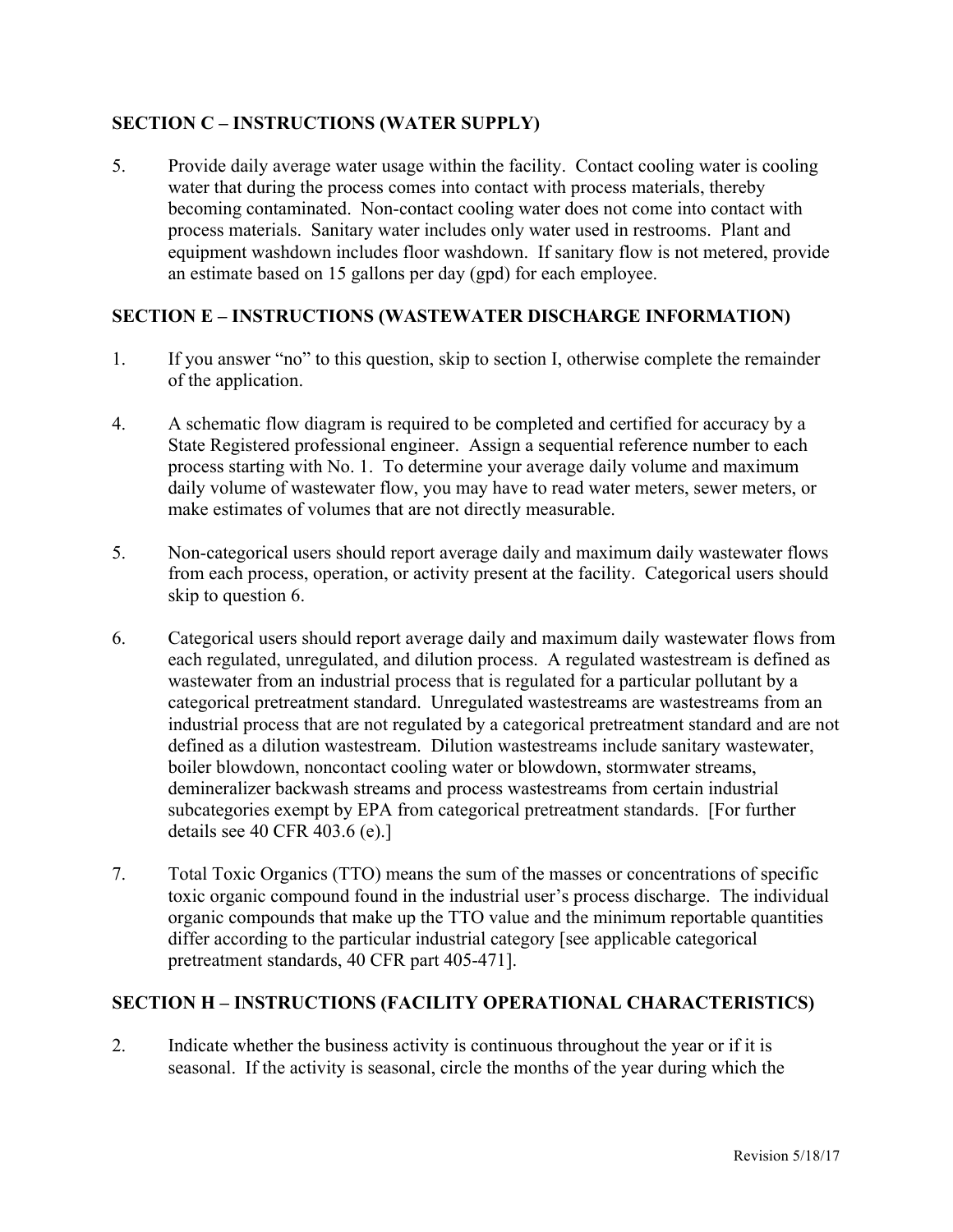discharge occurs. Make comments you feel are required to describe the variation in operation of your business activity.

- 4. Indicate any shut downs in operation which may occur during the year and indicate the reasons for shutdowns.
- 5. Provide a listing of all primary raw materials used (or planned) in the facility's operations. Indicate amount of raw materials used in daily units.
- 6. Provide a listing of all chemicals used (or planned) in the facility's operations. Indicate the amount used or planned in daily units. Avoid the use of trade names of chemicals. If trade names are used, also provide chemical compounds. Provide copies of all available manufacturer's safety data sheets (MSDS) for all chemicals identified.
	- 7. A building layout or plant site plan of the premises is required to be completed and certified for accuracy by a State registered professional engineer. Approved building plans may be substituted. An arrow showing the North as well as the map scale must be shown. The location of each existing and proposed sampling location and facility sewer line must be clearly identified as well as all sanitary and wastewater drainage plumbing. Number each process discharging wastewater to the public sewer. Use the same numbering system used in the schematic flow diagram.

# **SECTION I – INSTRUCTIONS (SPILL PREVENTION)**

6. Describe how the spill occurred, what was spilled, when the spill occurred, where it occurred, how much was spilled, and whether or not the spill reached the sewer. Also explain what measures have been taken to prevent a reoccurrence or what measures have been taken to limit damage if another spill occurs.

# **SECTION J – INSTRUCTIONS (NON-DISCHARGED WASTES)**

- 1. For wastes not discharged to the Control authority's sewer, indicate types of waste generated, amount generated, the way in which the waste is disposed (e. g. incinerated, hauled, etc,), and the location of disposal.
- 2. Onsite disposal system could be a septic system, lagoon, holding pond (evaporative type), etc.
- 5. Types of permits could be: air, hazardous waste, underground injection, solid waste, NPDES (for discharges to surface water), etc. Include permit numbers

# **SECTION K – INSTRUCTIONS (AUTHORIZED SIGNATURES)**

See Question 4 in section A for a definition of an authorized representative.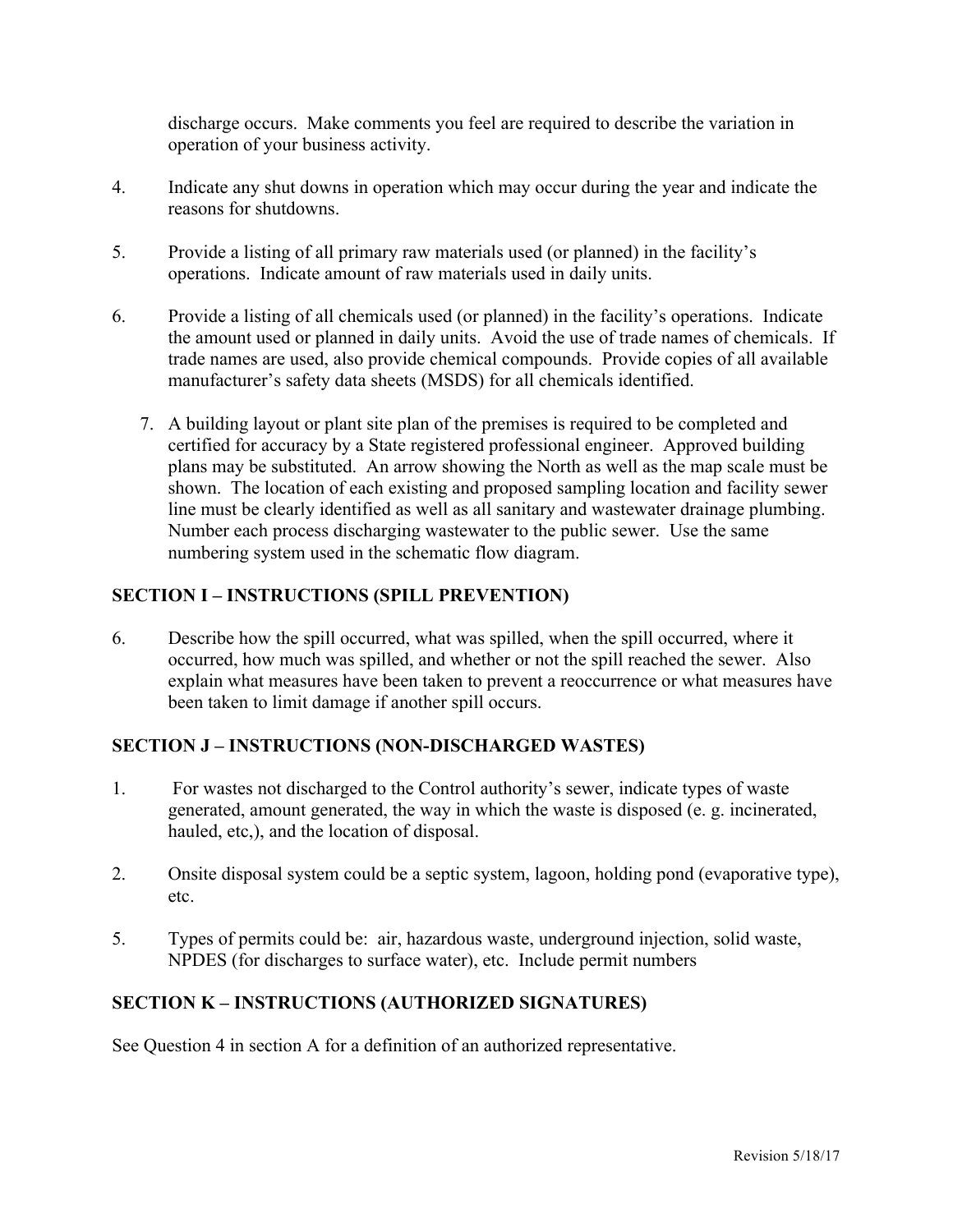**LEXINGTON FAYETTE URBAN COUNTY GOVERNMENT DEPARTMENT OF ENVIRONMENTAL QUALITY AND PUBLIC WORKS DIVISION OF WATER QUALITY WASTEWATER PERMIT APPLICATION FORM**



| Facility Name: |                                                                                                                                                          |
|----------------|----------------------------------------------------------------------------------------------------------------------------------------------------------|
| Date:          |                                                                                                                                                          |
| Return To:     | Lexington-Fayette Urban County Government<br>Division of Water Quality<br>125 Lisle Industrial Ave. Ste 180<br>Lexington, KY 40511<br>Attn: Pretreatment |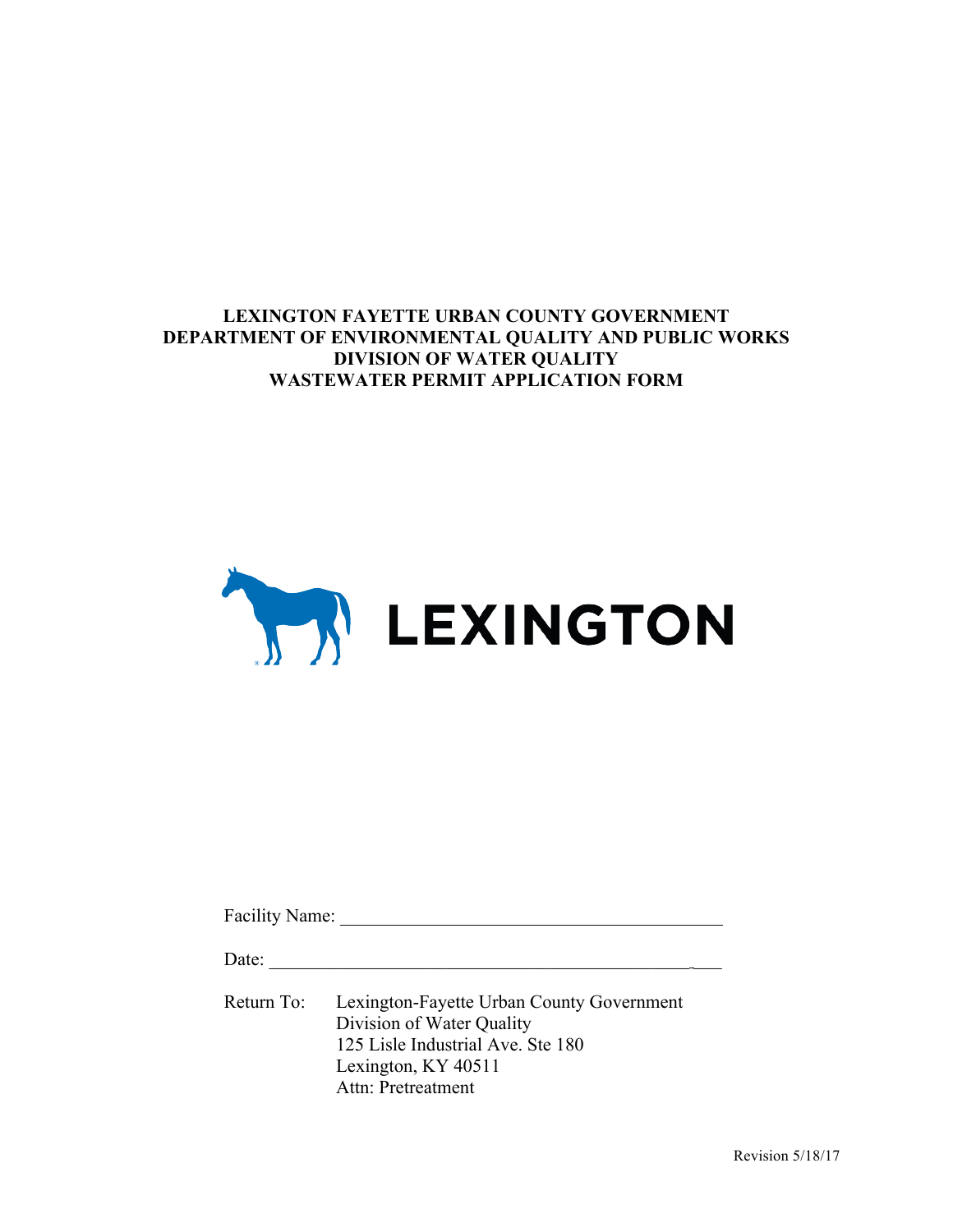## **LEXINGTON FAYETTE URBAN COUNTY GOVERNMENT DEPARTMENT OF ENVIRONMENTAL QUALITY & PUBLIC WORKS DIVISION OF WATER QUALITY**

# **WASTEWATER PERMIT APPLICATION FORM**

NOTE: Please read all attached instructions prior to completing this application.

## **SECTION A – GENERAL INFORMATION**

| $\mathbf b$ .<br>N <sub>0</sub><br>Yes                  | Is the operator identified in 1.a., the owner of the facility?                                                                                                                      |                    |  |
|---------------------------------------------------------|-------------------------------------------------------------------------------------------------------------------------------------------------------------------------------------|--------------------|--|
|                                                         | If no, provide the name and address of the operator and submit a copy of the contract and/or other<br>documents indicating the operator's scope of responsibility for the facility. |                    |  |
| Facility Address:                                       |                                                                                                                                                                                     |                    |  |
|                                                         |                                                                                                                                                                                     |                    |  |
| <b>Business Mailing Address:</b><br>Street or P.O. Box: |                                                                                                                                                                                     |                    |  |
|                                                         |                                                                                                                                                                                     | State: <u>Zip:</u> |  |
| Designated signatory authority of the facility:         |                                                                                                                                                                                     |                    |  |
|                                                         | [Attach similar information for each authorized representative.]                                                                                                                    |                    |  |
|                                                         |                                                                                                                                                                                     |                    |  |
|                                                         |                                                                                                                                                                                     |                    |  |
|                                                         |                                                                                                                                                                                     |                    |  |
|                                                         |                                                                                                                                                                                     |                    |  |
|                                                         | Phone $\#$ :                                                                                                                                                                        |                    |  |
|                                                         |                                                                                                                                                                                     |                    |  |
| Designated facility contact:                            |                                                                                                                                                                                     |                    |  |
|                                                         |                                                                                                                                                                                     |                    |  |
|                                                         |                                                                                                                                                                                     |                    |  |
| Phone $\#$ :                                            | Title:                                                                                                                                                                              |                    |  |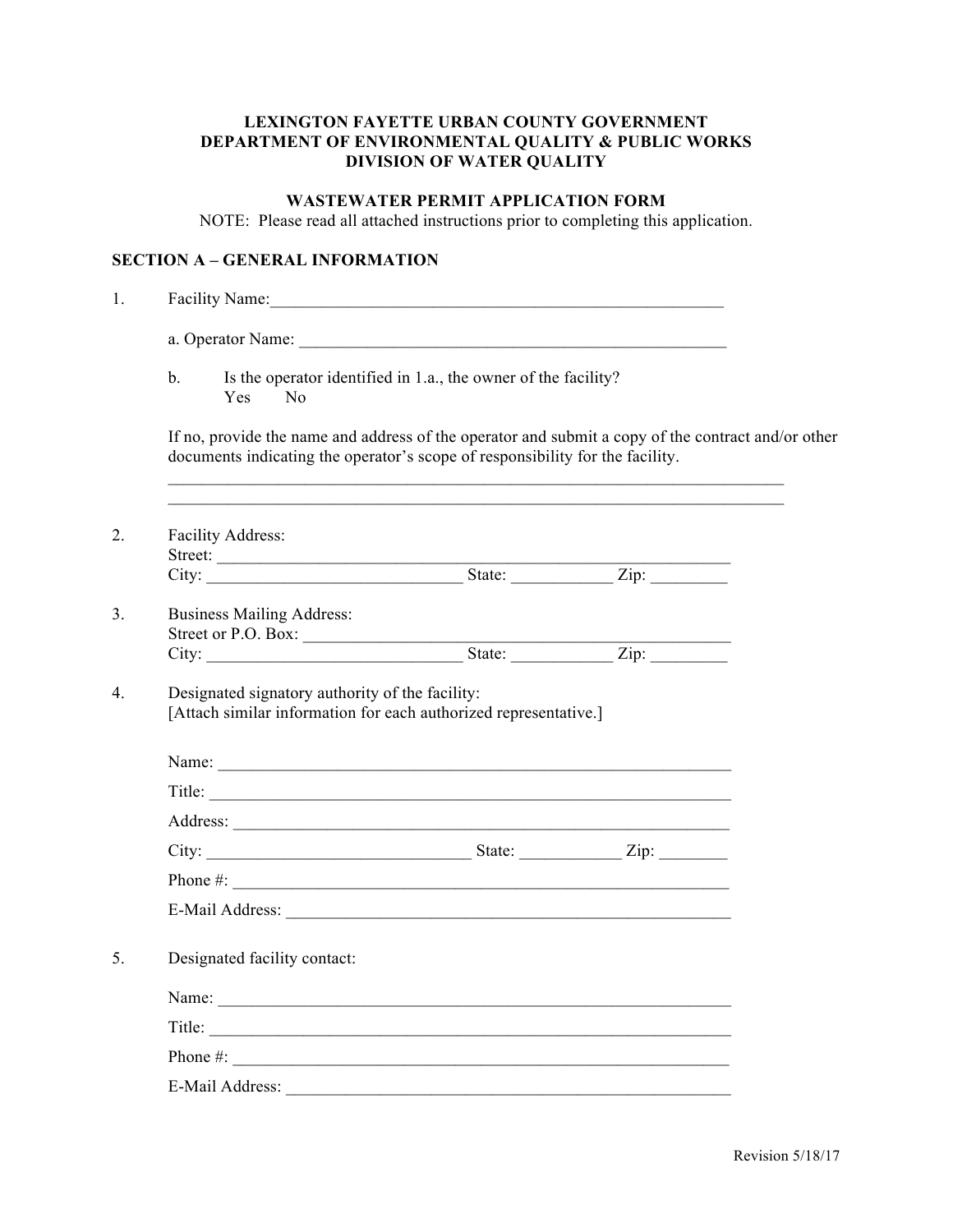#### **SECTION B – BUSINESS ACTIVITY**

1. If your facility employs or will be employing processes in any of the industrial categories or business activities listed below (regardless of whether they generate wastewater, waste sludge, or hazardous wastes), place a check beside the category of business activity (check all that apply)

#### Industrial Categories

 Aluminum Forming Asbestos Manufacturing Battery Manufacturing Can Making Carbon Black Coal Mining Coil Coating Copper Forming Electric and Electronic Components Manufacturing Electroplating Feedlots Fertilizer Manufacturing Foundries (Metal Molding and Casting) Glass Manufacturing Grain Mills Inorganic Chemicals Iron and Steel Leather Tanning and Finishing Metal Finishing Metal Products and Machinery Nonferrous Metal Forming Nonferrous Metal Manufacturing Organic Chemicals Manufacturing Paint and Ink Formulating Paving and Roofing Manufacturing Pesticides Manufacturing Petroleum Refining Pharmaceutical Plastic and Synthetic Materials Manufacturing Plastics Processing Manufacturing Porcelain Enamel Pulp, Paper, and Fiberboard Manufacturing Rubber Soap and Detergent Manufacturing Steam Electric Sugar Processing Textile Mills Timber Products

A facility with processes inclusive in these business areas may be covered by Environmental Protection Agency's (EPA) categorical pretreatment standards. These facilities are termed "categorical users".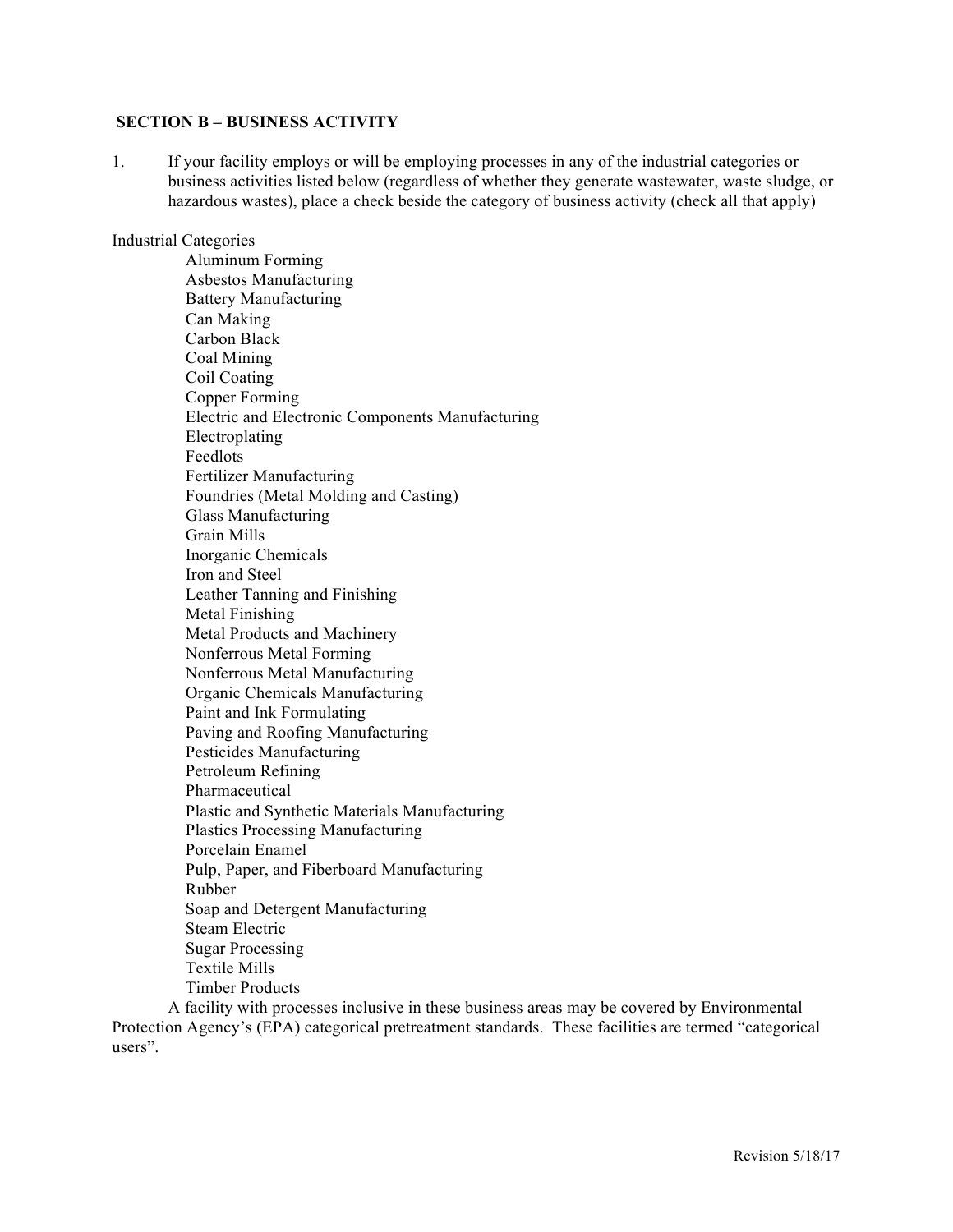|                                                                                                |                    |                 |         | <u> 1989 - Johann John Stoff, deutscher Stoffen und der Stoffen und der Stoffen und der Stoffen und der Stoffen u</u> |
|------------------------------------------------------------------------------------------------|--------------------|-----------------|---------|-----------------------------------------------------------------------------------------------------------------------|
|                                                                                                |                    |                 |         |                                                                                                                       |
|                                                                                                |                    |                 |         |                                                                                                                       |
|                                                                                                |                    |                 |         |                                                                                                                       |
| Indicate applicable North American Industrial Classification System (NAICS) Code for all       |                    |                 |         |                                                                                                                       |
| processes (if more than one applies, list in descending order of importance.): NAICS Codes can |                    |                 |         |                                                                                                                       |
| be found at http://www.census.gov/epcd/www/naics.html                                          |                    |                 |         |                                                                                                                       |
|                                                                                                |                    |                 |         |                                                                                                                       |
|                                                                                                |                    |                 |         |                                                                                                                       |
|                                                                                                |                    |                 |         |                                                                                                                       |
| c.                                                                                             |                    |                 |         |                                                                                                                       |
|                                                                                                |                    |                 |         |                                                                                                                       |
| $d. \begin{tabular}{l} \hline \end{tabular}$                                                   |                    |                 |         |                                                                                                                       |
| Product Volume:                                                                                |                    |                 |         |                                                                                                                       |
| <b>PRODUCTS</b><br>(Brandname)                                                                 | PAST CALENDER YEAR | Amounts per day |         | Amounts per day                                                                                                       |
|                                                                                                | Average            | Maximum         | Average | Maximum                                                                                                               |
|                                                                                                |                    |                 |         | ESTIMATE THIS CALENDER YEAR                                                                                           |
|                                                                                                |                    |                 |         |                                                                                                                       |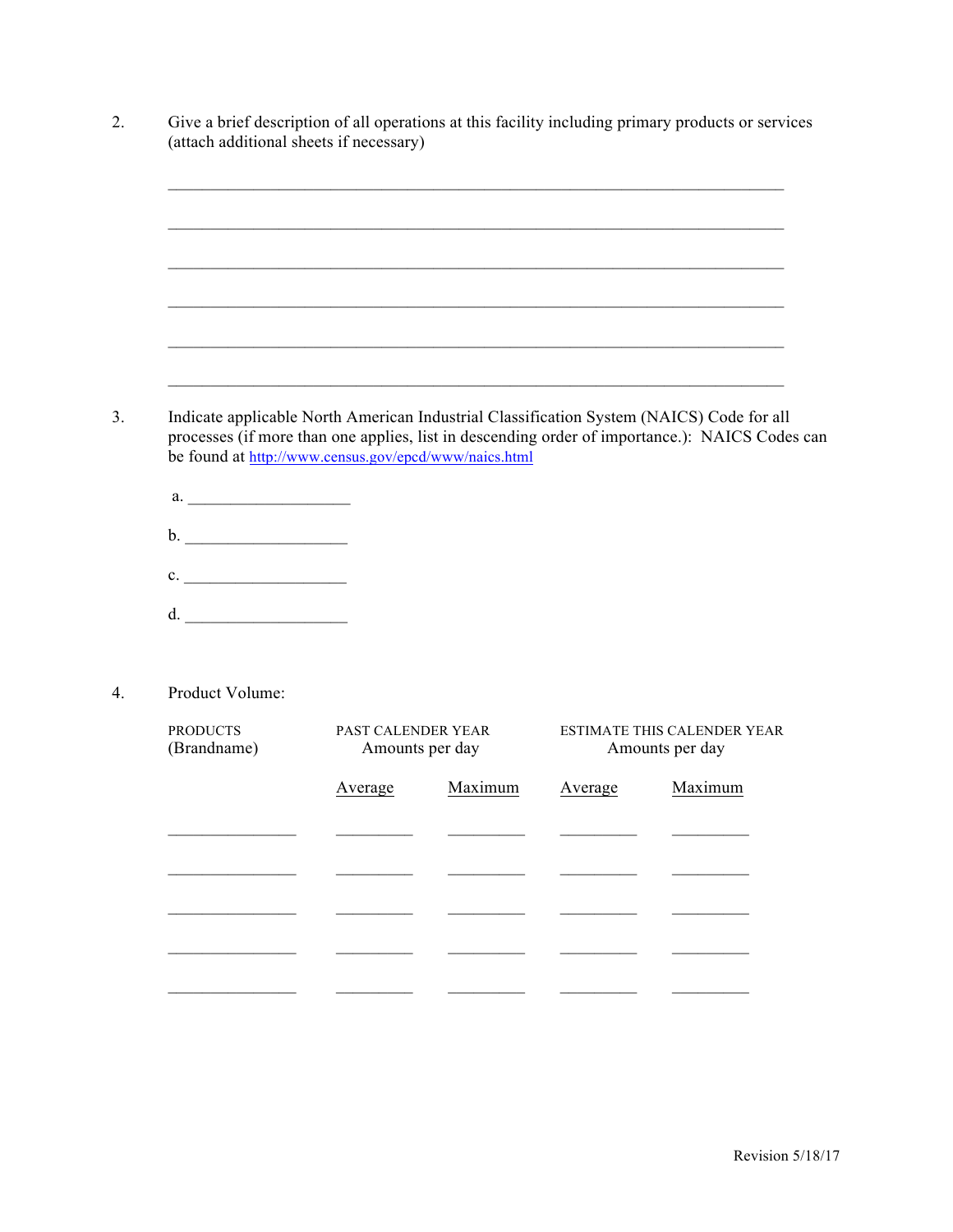## **SECTION C – WATER SUPPLY**

1. Water Sources: (Check as many as are applicable)

 Private Well Surface Water

 Municipal Water Utility (Specify City): \_\_\_\_\_\_\_\_\_\_\_\_\_\_\_\_\_\_\_\_\_\_\_\_\_\_\_\_\_\_\_\_\_ Other (Specify): \_\_\_\_\_\_\_\_\_\_\_\_\_\_\_\_\_\_\_\_\_\_\_\_\_\_\_\_\_\_\_\_\_\_\_\_\_\_\_\_\_\_\_\_\_\_\_\_\_\_\_

2. Name on the water Bill:

| Name:   |        |      |  |
|---------|--------|------|--|
| Street: |        |      |  |
| City:   | State: | Zip: |  |

3. Water Service Account Number:

| What is the average daily consumption? |  |
|----------------------------------------|--|
|                                        |  |

5. List average water usage on premises for each discharge point: (New facilities may estimate, Attach additional sheets if needed for additional discharge points.)

|                              |                                                                                                                     |                                                      | Discharge Point 1<br>Discharge Point 2 |                                              |  |
|------------------------------|---------------------------------------------------------------------------------------------------------------------|------------------------------------------------------|----------------------------------------|----------------------------------------------|--|
| Type                         | Average water                                                                                                       | Indicate Estimate<br>Usage (GPD) (E) or Measured (M) | Average water<br>Usage (GPD)           | Indicate Estimate<br>$(E)$ or measured $(M)$ |  |
| a. Contact cooling water     | <u> 1989 - John Harry Harry Harry Harry Harry Harry Harry Harry Harry Harry Harry Harry Harry Harry Harry Harry</u> |                                                      |                                        |                                              |  |
| b. Non-contact cooling water |                                                                                                                     |                                                      |                                        |                                              |  |
| c. Boiler feed               |                                                                                                                     |                                                      |                                        |                                              |  |
| d. Process                   |                                                                                                                     |                                                      |                                        |                                              |  |
| e. Sanitary                  |                                                                                                                     |                                                      |                                        |                                              |  |
| f. Air pollution control     |                                                                                                                     |                                                      |                                        |                                              |  |
| g. Contained in product      |                                                                                                                     |                                                      |                                        |                                              |  |
|                              |                                                                                                                     |                                                      |                                        |                                              |  |
|                              |                                                                                                                     |                                                      |                                        |                                              |  |
| j. Evaporation               |                                                                                                                     |                                                      |                                        |                                              |  |
|                              |                                                                                                                     |                                                      |                                        |                                              |  |
| 1. TOTAL OF a-k              |                                                                                                                     |                                                      |                                        |                                              |  |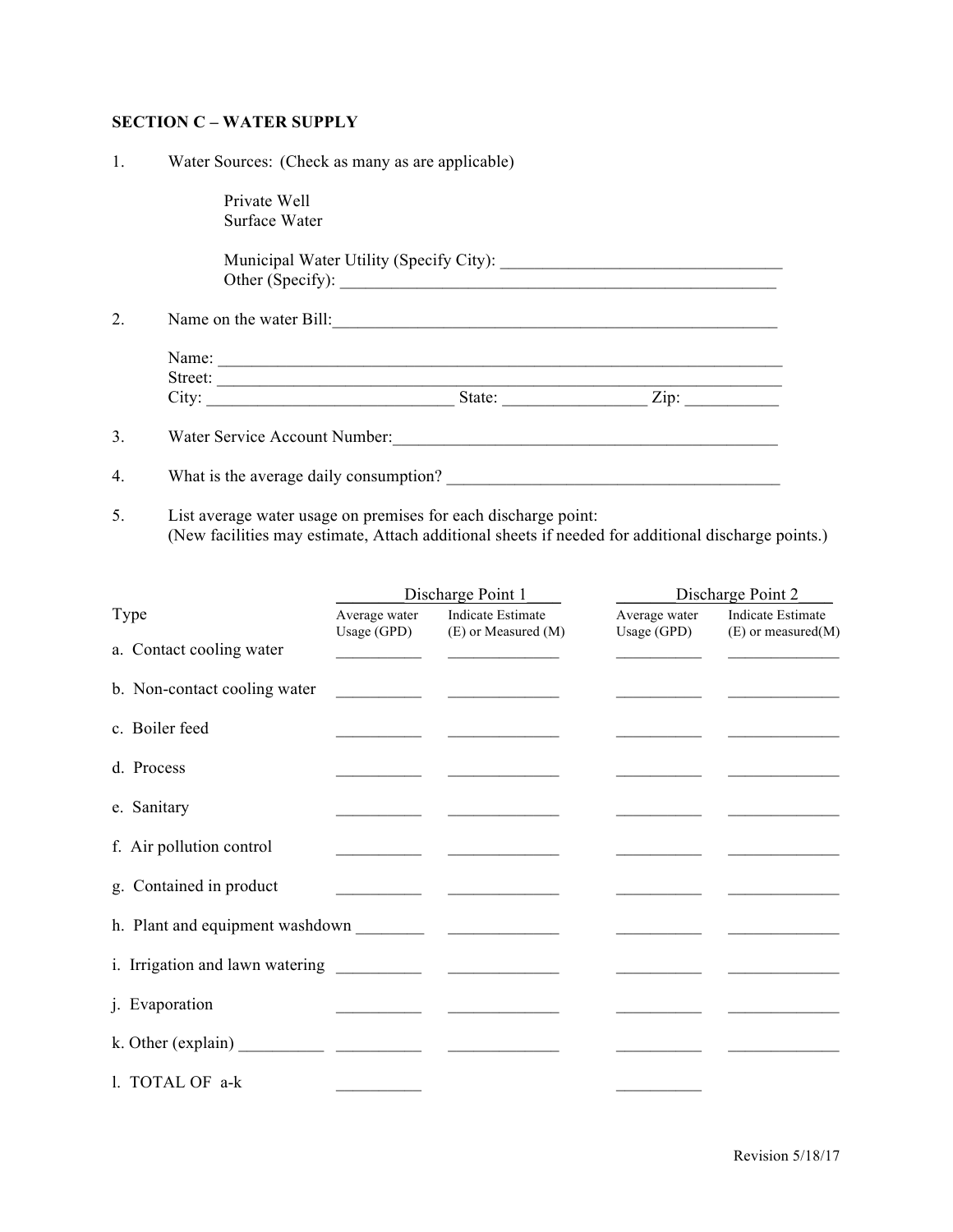# **SECTION D – SEWER INFORMATION**

1. a. For an existing business:

Is the building presently connected to the public sanitary sewer system?

|                        | Yes: Sanitary Sewer (LexServ) Account Number                                                                                                                                                                                         |     |                           |                |
|------------------------|--------------------------------------------------------------------------------------------------------------------------------------------------------------------------------------------------------------------------------------|-----|---------------------------|----------------|
|                        | No: Have you applied for a sanitary sewer hookup?                                                                                                                                                                                    | Yes | N <sub>0</sub>            |                |
| b. For a new business: |                                                                                                                                                                                                                                      |     |                           |                |
| (i)                    | Will you be occupying an existing vacant building                                                                                                                                                                                    | Yes | N <sub>0</sub>            |                |
| (ii)                   | Have you applied for a building permit if a new facility will be constructed?<br>Yes<br>N <sub>0</sub>                                                                                                                               |     |                           |                |
| (iii)                  | Will you be connected to the public sanitary sewer system?                                                                                                                                                                           |     | Yes                       | N <sub>0</sub> |
|                        | List size(s), descriptive location(s), and flow(s) of each facility sewer, which connects to the LFUCG's<br>sewer system. (If more than three, attach additional information on another sheet.)                                      |     |                           |                |
| Sewer Size             | Descriptive Location of Sewer<br>Connection or Discharge Point                                                                                                                                                                       |     | Average Flow (GPD)        |                |
|                        | the control of the control of the control of the control of the<br>the control of the control of the control of the control of the control of the control of                                                                         |     |                           |                |
|                        | the control of the control of the control of the control of the control of<br><u> 1990 - Johann Barbara, martxa alemani</u> ar a                                                                                                     |     |                           |                |
|                        | <u> 1989 - Johann John Stone, markin film yn y breninnas y breninnas y breninn y breninn y breninn y breninn y br</u><br>the control of the control of the control of the control of                                                 |     |                           |                |
| <b>Sewer Size</b>      | Descriptive Location of Sewer<br>Connection or Discharge Point                                                                                                                                                                       |     | <b>Average Flow (GPD)</b> |                |
|                        |                                                                                                                                                                                                                                      |     |                           |                |
|                        | the control of the control of the control of the                                                                                                                                                                                     |     |                           |                |
|                        | <u> 1989 - Johann Harry Harry Harry Harry Harry Harry Harry Harry Harry Harry Harry Harry Harry Harry Harry Harry Harry Harry Harry Harry Harry Harry Harry Harry Harry Harry Harry Harry Harry Harry Harry Harry Harry Harry Ha</u> |     |                           |                |
| Sewer Size             | Descriptive Location of Sewer<br>Connection or Discharge Point                                                                                                                                                                       |     | <b>Average Flow (GPD)</b> |                |
|                        |                                                                                                                                                                                                                                      |     |                           |                |
|                        |                                                                                                                                                                                                                                      |     |                           |                |
|                        |                                                                                                                                                                                                                                      |     |                           |                |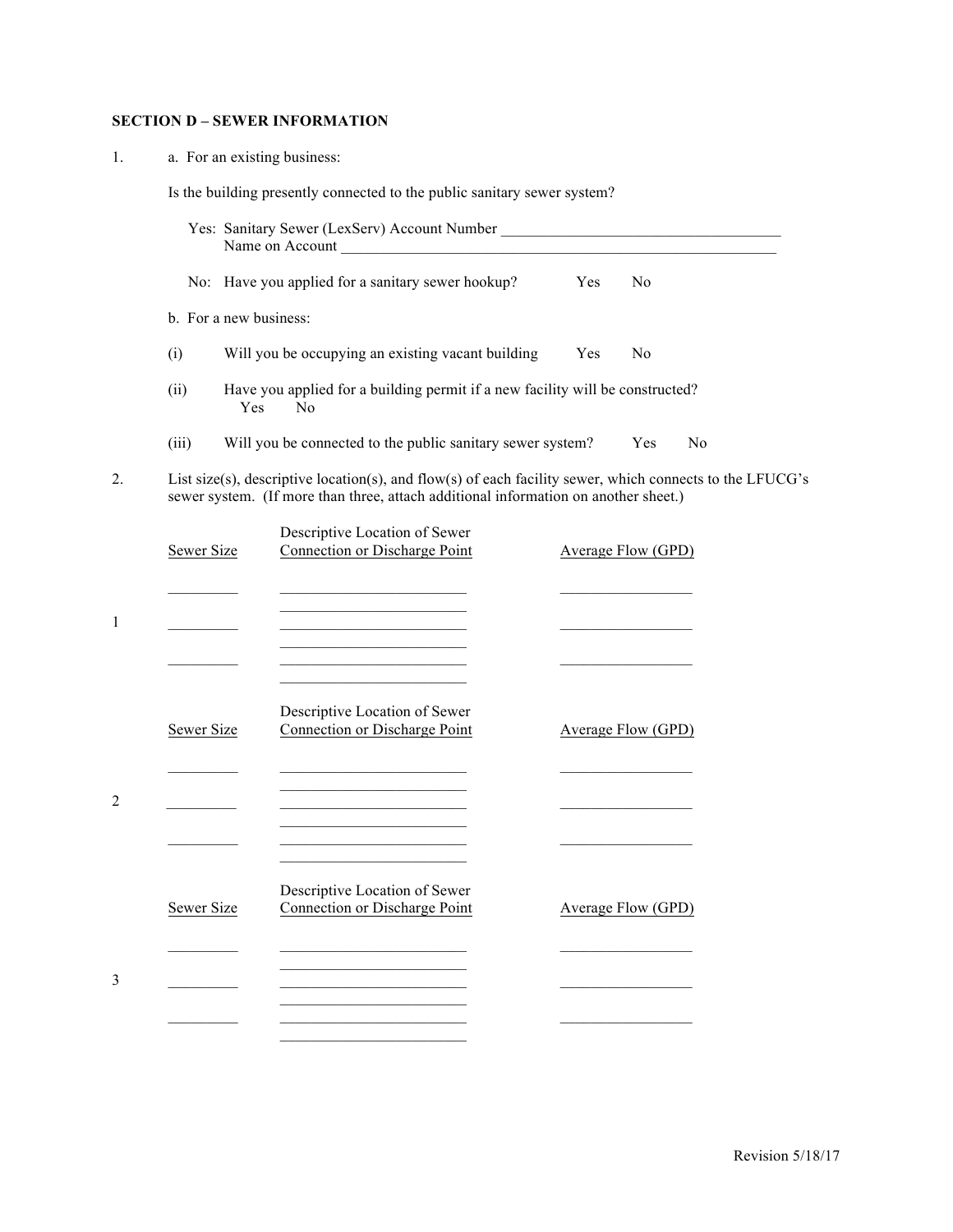### **SECTION E – WASTEWATER DISCHARGE INFORMATION**

| $\mathbf{1}$ | Does (or will) this facility discharge any wastewater other than from restrooms to City sewer? |                                                            |  |                                                           |                                                  |  |                                                                                          |                                                                                                         |
|--------------|------------------------------------------------------------------------------------------------|------------------------------------------------------------|--|-----------------------------------------------------------|--------------------------------------------------|--|------------------------------------------------------------------------------------------|---------------------------------------------------------------------------------------------------------|
|              |                                                                                                |                                                            |  |                                                           |                                                  |  | Yes: If the answer to this question is "yes", complete the remainder of the application. |                                                                                                         |
|              | No:                                                                                            |                                                            |  | If the answer to this question is "no", skip to section I |                                                  |  |                                                                                          |                                                                                                         |
| 2.           | estimate.)                                                                                     |                                                            |  |                                                           |                                                  |  |                                                                                          | Provide the following information on wastewater flow rate for each discharge point. (new facilities may |
|              | a.                                                                                             | Discharge point                                            |  |                                                           |                                                  |  |                                                                                          |                                                                                                         |
|              |                                                                                                |                                                            |  |                                                           |                                                  |  | $M$ $T$ $W$ $T$ $T$ $N$ $T$ $T$ $T$                                                      |                                                                                                         |
|              | $\mathbf{b}$ .                                                                                 |                                                            |  | Hours of Discharge (e. g., 8AM to 5PM)                    |                                                  |  |                                                                                          |                                                                                                         |
|              |                                                                                                |                                                            |  |                                                           |                                                  |  |                                                                                          |                                                                                                         |
|              | c.                                                                                             | Peak hourly flow rate (GPD)                                |  |                                                           |                                                  |  |                                                                                          |                                                                                                         |
|              | d.                                                                                             |                                                            |  | Maximum daily flow rate (GPD)                             |                                                  |  |                                                                                          |                                                                                                         |
|              | e.                                                                                             | Annual daily average (GPD)                                 |  |                                                           |                                                  |  |                                                                                          |                                                                                                         |
|              |                                                                                                | Discharge point<br>Hours/day discharged (e. g., 8hours/day |  |                                                           |                                                  |  |                                                                                          |                                                                                                         |
|              | a.                                                                                             |                                                            |  |                                                           |                                                  |  |                                                                                          |                                                                                                         |
|              |                                                                                                |                                                            |  |                                                           |                                                  |  |                                                                                          |                                                                                                         |
|              | $\mathbf{b}$ .                                                                                 |                                                            |  | Hours of Discharge (e. g., 8AM to 5PM)                    |                                                  |  |                                                                                          |                                                                                                         |
|              |                                                                                                |                                                            |  |                                                           |                                                  |  |                                                                                          |                                                                                                         |
|              | $\mathbf{c}$ .                                                                                 | Peak hourly flow rate (GPD)                                |  |                                                           |                                                  |  |                                                                                          |                                                                                                         |
|              | d.                                                                                             |                                                            |  | Maximum daily flow rate (GPD)                             |                                                  |  |                                                                                          |                                                                                                         |
|              | e.                                                                                             | Annual daily average (GPD)                                 |  |                                                           |                                                  |  |                                                                                          |                                                                                                         |
|              |                                                                                                | Discharge point                                            |  |                                                           |                                                  |  |                                                                                          |                                                                                                         |
|              | a.                                                                                             |                                                            |  | Hours/day discharged (e. g., 8hours/day                   |                                                  |  |                                                                                          |                                                                                                         |
|              |                                                                                                |                                                            |  |                                                           |                                                  |  |                                                                                          |                                                                                                         |
|              | b.                                                                                             |                                                            |  | Hours of Discharge (e. g., 8AM to 5PM)                    |                                                  |  |                                                                                          |                                                                                                         |
|              |                                                                                                |                                                            |  |                                                           |                                                  |  |                                                                                          |                                                                                                         |
|              | $\mathbf{c}$ .                                                                                 | Peak hourly flow rate (GPD)                                |  |                                                           | <u> 1989 - Andrea Stationer, Amerikaansk kon</u> |  |                                                                                          |                                                                                                         |
|              | d.                                                                                             | Maximum daily flow rate (GPD)                              |  |                                                           |                                                  |  |                                                                                          |                                                                                                         |
|              | e.                                                                                             | Annual daily average (GPD)                                 |  |                                                           |                                                  |  |                                                                                          |                                                                                                         |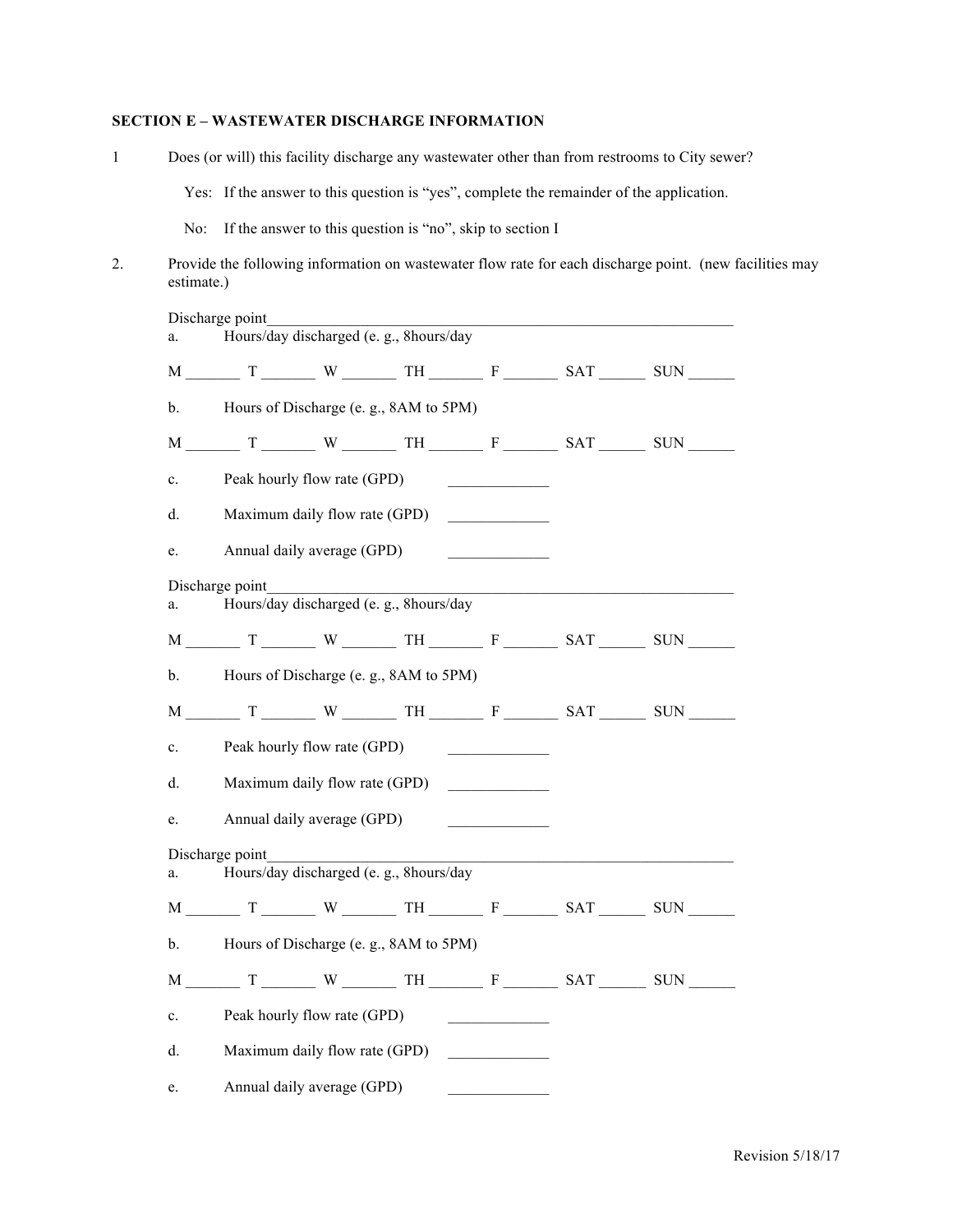| s. | If batch discharge occurs or will occur, indicate: (New facilities may estimate) |  |  |
|----|----------------------------------------------------------------------------------|--|--|
|    |                                                                                  |  |  |

- a. Number of batch discharges \_\_\_\_\_\_\_\_\_\_\_\_\_\_\_\_\_\_\_\_ per day week month
- b. Batch discharges to which discharge point? \_\_\_\_\_\_\_\_\_\_\_\_\_\_\_\_\_\_\_\_\_\_\_\_\_\_\_\_\_\_\_\_\_\_
- c. What is batch discharged? \_\_\_\_\_\_\_\_\_\_\_\_\_\_\_\_\_\_\_\_\_\_\_\_\_\_\_\_\_\_\_\_\_\_\_\_\_\_\_\_\_\_\_
- d. Is the batch discharge treated Yes No
- e. Average discharge per batch \_\_\_\_\_\_\_\_\_\_\_\_\_\_\_ (Gallons)
- f. Time of batch discharges at Time of batch discharges at Time of batch discharges (days of week) (hours of day)
- g. Flow rate \_\_\_\_\_\_\_\_\_\_\_\_\_\_\_\_\_\_\_\_\_\_\_\_\_\_ gallons/minute.
- h. Percent of total discharge \_\_\_\_\_\_\_\_\_\_\_\_\_\_.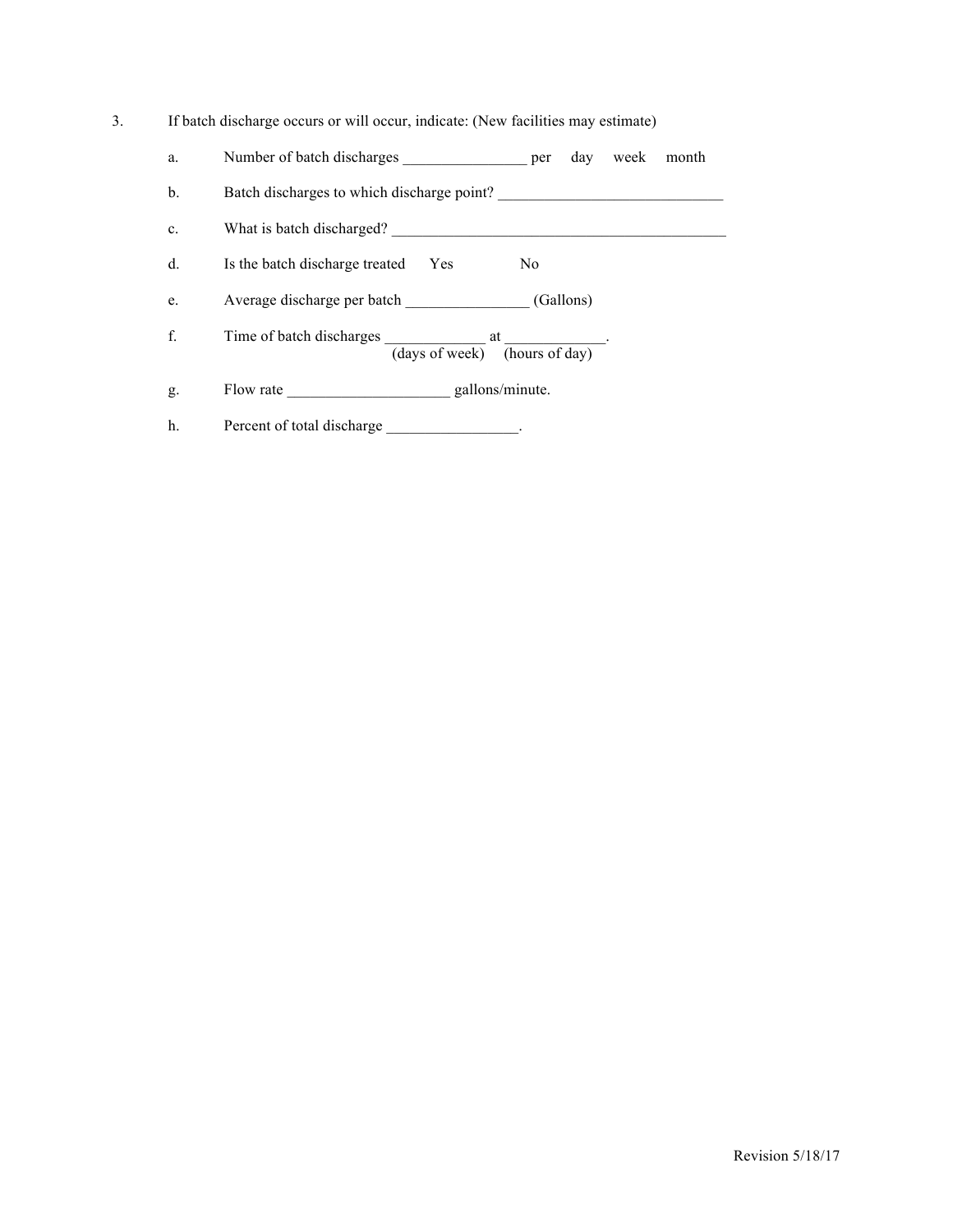#### 4. Schematic Flow Diagram

For each major activity in which wastewater is or will be generated, draw a diagram of the flow of materials, products, water and wastewater from the start of the activity to its completion, showing all unit processes. Indicate which processes use water and which generate wastestreams. Include the average daily volume and maximum daily volume of each wastestream (new facilities may estimate). If estimates are used for flow data, this must be indicated. Number each unit process having wastewater discharges to the public sewer. Use these numbers when showing this unit process in the building layout in section H. Indicate to which discharge point each flow is discharged. This drawing must be certified by a State Registered Professional Engineer.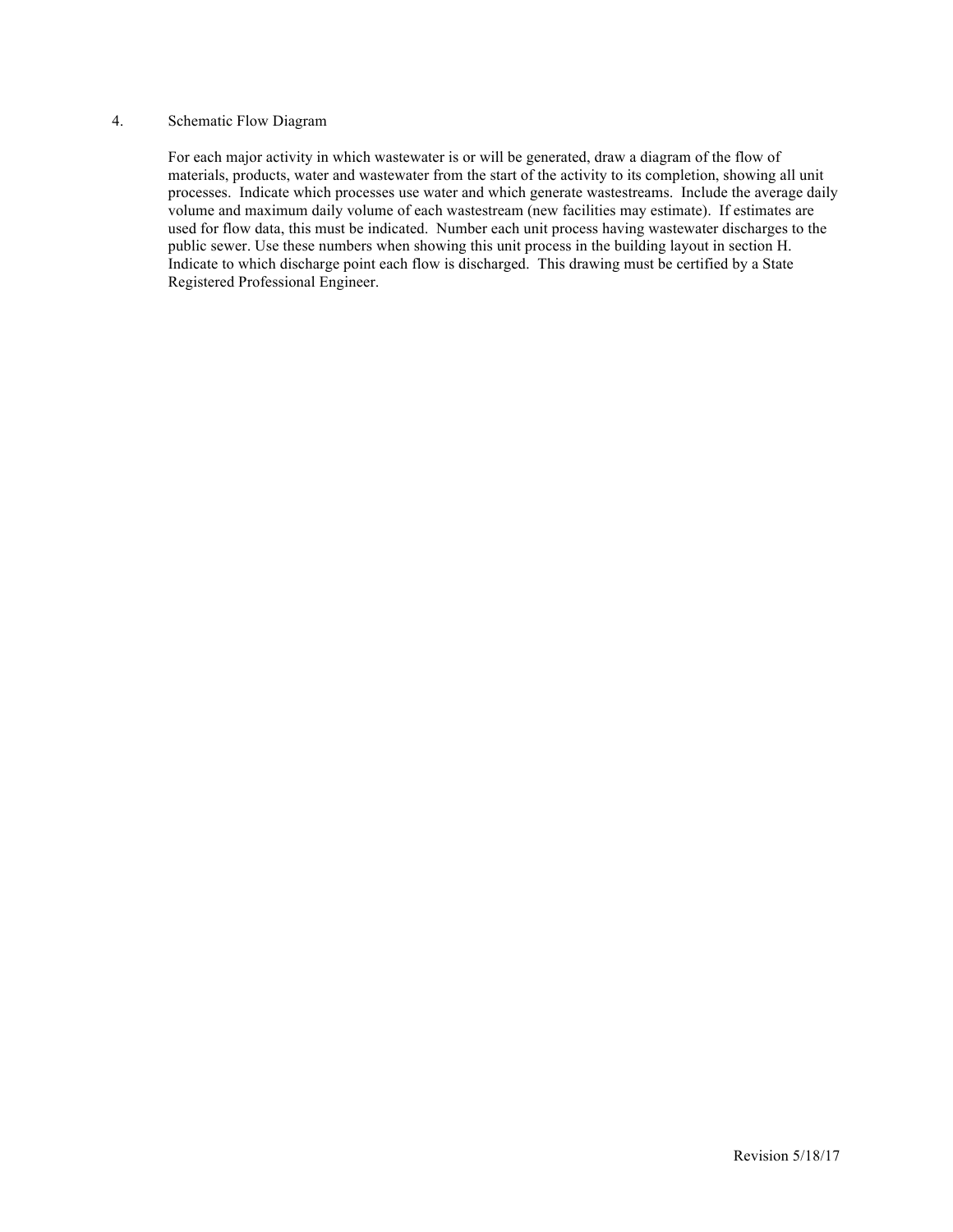#### **Facilities that checked activities in Question 1 of Section B are considered Categorical Industrial Users and should skip to question 6.**

5. For Non-Categorical Users Only: List average wastewater discharge by discharge point, maximum discharge, and type of discharge (batch, continuous, or both), for each plant process. Include the reference number from the process schematic that corresponds to each process. (New facilities should provide estimates for each discharge).

|     | Discharge Point     |                       |                       |                                                |
|-----|---------------------|-----------------------|-----------------------|------------------------------------------------|
| No. | Process Description | Average<br>Flow (GPD) | Maximum<br>Flow (GPD) | Type of discharge<br>(batch, continuous, none) |
|     |                     |                       |                       |                                                |
|     |                     |                       |                       |                                                |
|     |                     |                       |                       |                                                |
|     | Discharge Point     |                       |                       |                                                |
| No. | Process Description | Average<br>Flow (GPD) | Maximum<br>Flow (GPD) | Type of discharge<br>(batch, continuous, none) |
|     |                     |                       |                       |                                                |
|     |                     |                       |                       |                                                |
|     |                     |                       |                       |                                                |
|     | Discharge Point     |                       |                       |                                                |
| No. | Process Description | Average<br>Flow (GPD) | Maximum<br>Flow (GPD) | Type of discharge<br>(batch, continuous, none) |
|     |                     |                       |                       |                                                |
|     |                     |                       |                       |                                                |
|     |                     |                       |                       |                                                |
|     |                     |                       |                       |                                                |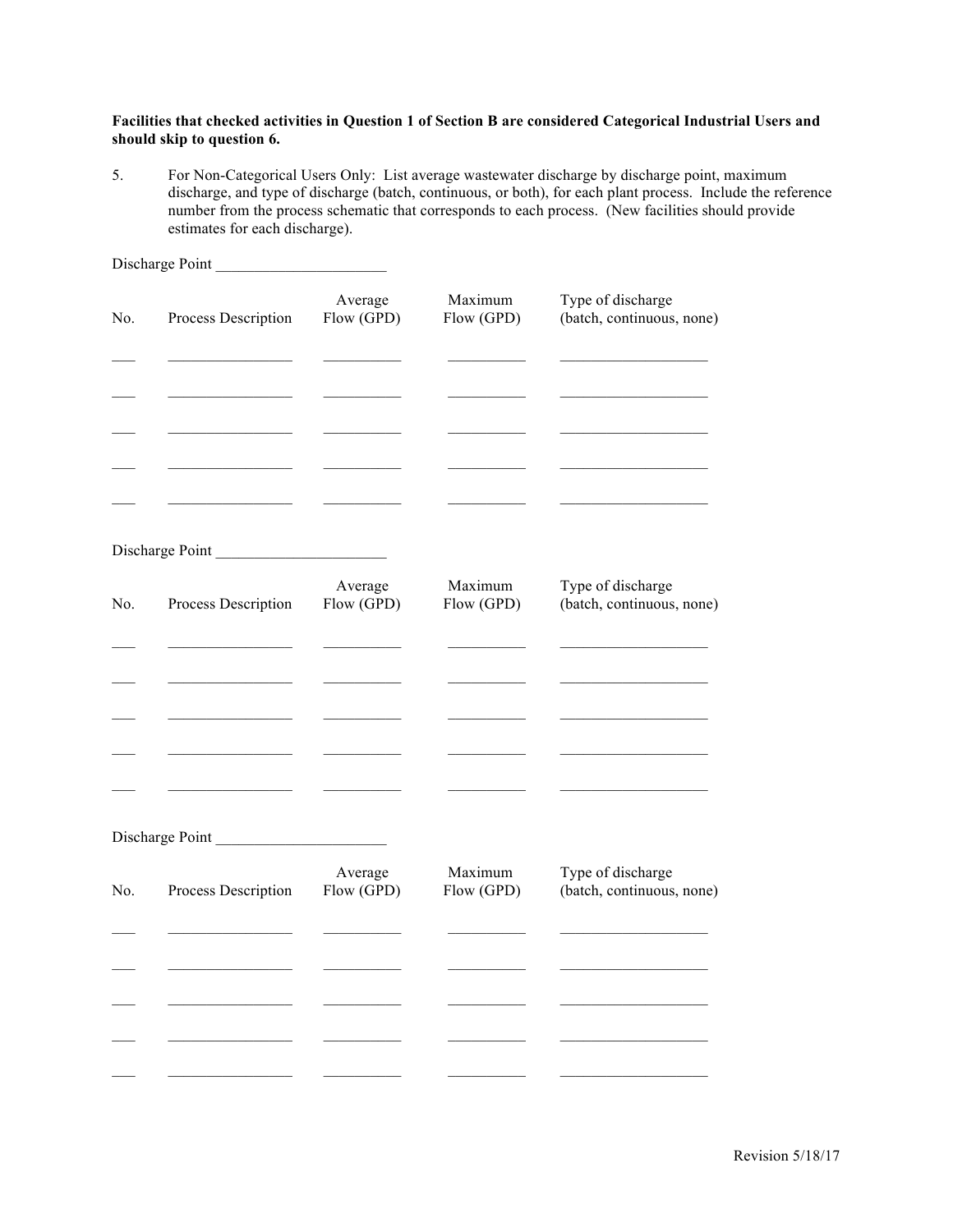### **ANSWER QUESTIONS 6 AND 7 ONLY IF YOU ARE SUBJECT TO CATEGORICAL PRETREATMENT STANDARDS**

6. For Categorical users: Provide the wastewater discharge flows for each of your processes or proposed processes. Include the reference number from the process schematic that corresponds to each process. (New facilities estimate)

| No. | <b>Regulated Process</b>   | Average<br>Flow (GPD) | Maximum<br>Flow (GPD) | Type of Discharge<br>(batch, continuous, none) Discharge Point |  |
|-----|----------------------------|-----------------------|-----------------------|----------------------------------------------------------------|--|
|     |                            |                       |                       |                                                                |  |
| No. | <b>Unregulated Process</b> | Average<br>Flow (GPD) | Maximum<br>Flow (GPD) | Type of Discharge<br>(batch, continuous, none) Discharge Point |  |
|     |                            |                       |                       |                                                                |  |
| No. | Dilution                   | Average<br>Flow (GPD) | Maximum<br>Flow (GPD) | Type of Discharge<br>(batch, continuous, none) Discharge Point |  |
|     |                            |                       |                       |                                                                |  |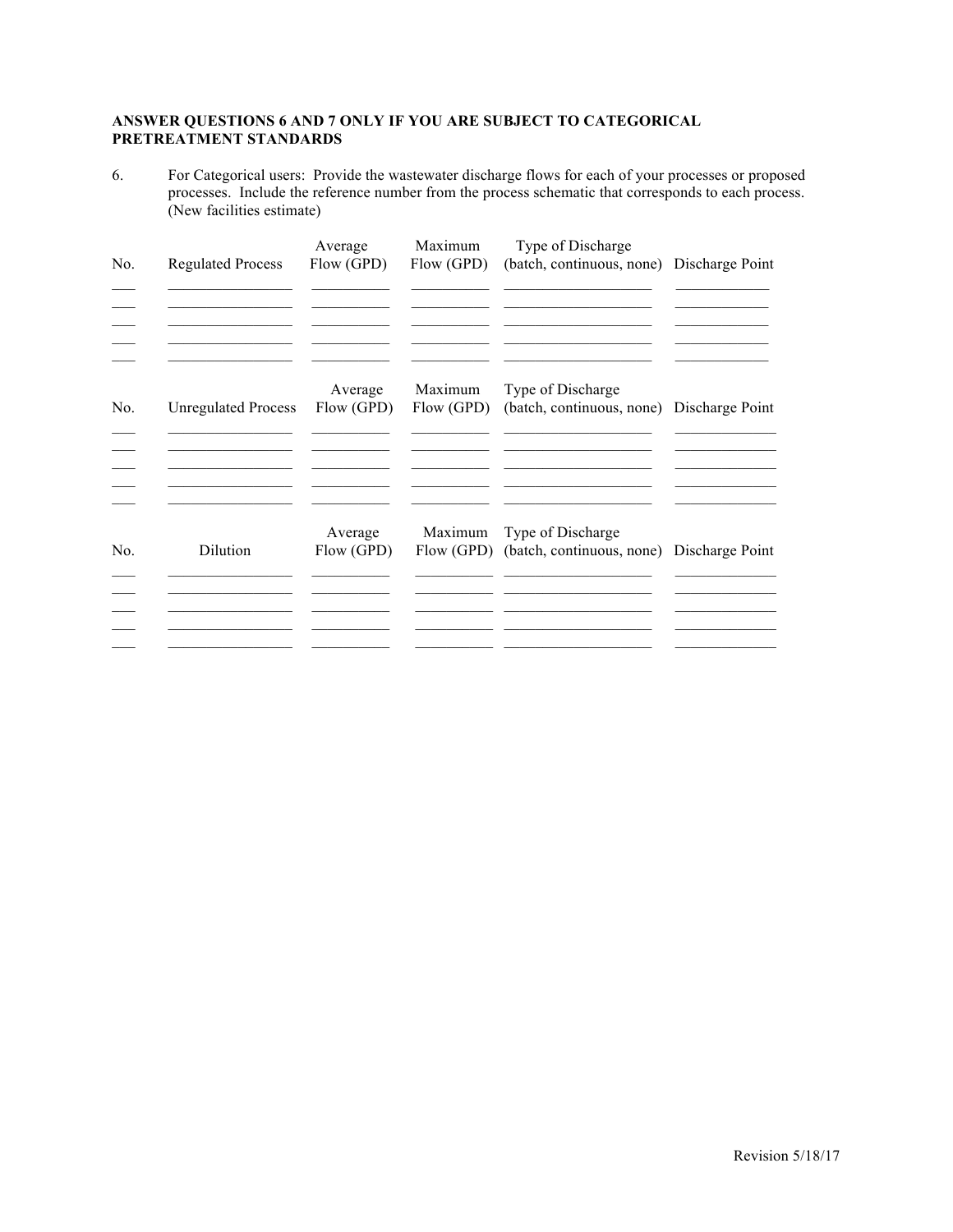7. For Categorical Users subject to Total Toxic Organic (TTO) requirements.

Provide the following (TTO) information.

a. Does (or will) this facility use any of the toxic organics that are listed under the TTO standard of the applicable categorical standards published by EPA?

\_\_\_\_\_\_\_\_\_\_\_\_\_\_\_\_\_\_\_\_ \_\_\_\_\_\_\_\_\_\_\_\_\_\_\_\_\_\_\_\_\_\_\_

| Yes If yes, please list |  |
|-------------------------|--|
| No                      |  |
|                         |  |
|                         |  |

b. Has a baseline monitoring report (BMR) been submitted which contains TTO information?

 Yes No If yes, Date of monitoring \_\_\_\_\_\_\_\_\_\_\_\_\_\_\_\_ (Please attach a copy)

c. Has a toxic organics management plan (TOMP) been developed?

 Yes (Please attach a copy) No If no, please develop and submit.

8. Do you have, or plan to have, automated sampling equipment or continuous wastewater flow metering equipment at this facility?

| Current: | Flow Metering<br>If yes, Type:                     | Yes        | N0             |    |  |
|----------|----------------------------------------------------|------------|----------------|----|--|
|          | Is the metering devise Certified?<br>Certified by: |            | Yes            | N0 |  |
|          | Sampling Equipment                                 | <b>Yes</b> | N <sub>0</sub> |    |  |
| Planned: | Flow Metering                                      | Yes        | N0             |    |  |
|          | Sampling Equipment                                 | Yes        | N <sub>0</sub> |    |  |

If so, please indicate the present location of this equipment on the sewer schematic and describe the equipment below

 $\mathcal{L}_\text{max}$ 

 $\mathcal{L}_\mathcal{L} = \{ \mathcal{L}_\mathcal{L} = \{ \mathcal{L}_\mathcal{L} = \{ \mathcal{L}_\mathcal{L} = \{ \mathcal{L}_\mathcal{L} = \{ \mathcal{L}_\mathcal{L} = \{ \mathcal{L}_\mathcal{L} = \{ \mathcal{L}_\mathcal{L} = \{ \mathcal{L}_\mathcal{L} = \{ \mathcal{L}_\mathcal{L} = \{ \mathcal{L}_\mathcal{L} = \{ \mathcal{L}_\mathcal{L} = \{ \mathcal{L}_\mathcal{L} = \{ \mathcal{L}_\mathcal{L} = \{ \mathcal{L}_\mathcal{$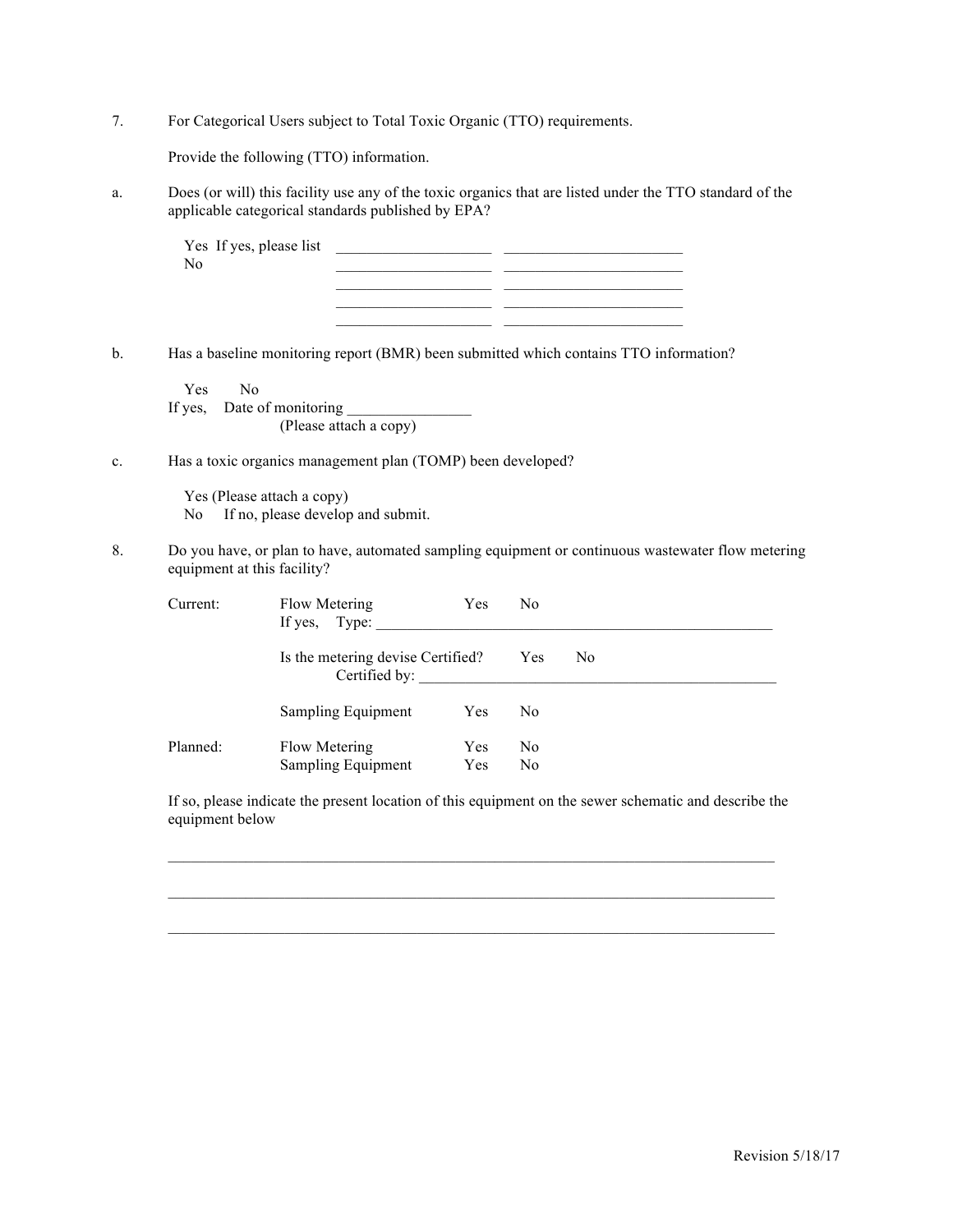9. Are any process changes or expansions planned during the next three years that could alter wastewater volumes or characteristics? Consider production processes as well as air or water pollution treatment processes that may affect the discharge.

Yes Describe \_\_\_\_\_\_\_\_\_\_\_\_\_\_\_\_\_\_\_\_\_\_\_\_\_\_\_\_\_\_\_\_\_\_\_\_\_\_\_\_\_\_\_\_\_\_\_\_\_\_\_\_\_\_\_\_\_\_\_\_\_\_\_\_

No (skip Question 10)

10 Briefly describe these changes and their effects on the wastewater volume and characteristics: (attach additional sheets if needed)

 $\mathcal{L}_\text{max}$ 

 $\mathcal{L}_\mathcal{L} = \{ \mathcal{L}_\mathcal{L} = \{ \mathcal{L}_\mathcal{L} = \{ \mathcal{L}_\mathcal{L} = \{ \mathcal{L}_\mathcal{L} = \{ \mathcal{L}_\mathcal{L} = \{ \mathcal{L}_\mathcal{L} = \{ \mathcal{L}_\mathcal{L} = \{ \mathcal{L}_\mathcal{L} = \{ \mathcal{L}_\mathcal{L} = \{ \mathcal{L}_\mathcal{L} = \{ \mathcal{L}_\mathcal{L} = \{ \mathcal{L}_\mathcal{L} = \{ \mathcal{L}_\mathcal{L} = \{ \mathcal{L}_\mathcal{$ 

11 Are any materials or water reclamation systems in use or planned? Yes Describe No (skip question 12)

12 Briefly describe recovery process, substance recovery, percent recovered, and the concentration in the spent solution. Submit a flow diagram for each process: (Attach additional sheets if needed)

> \_\_\_\_\_\_\_\_\_\_\_\_\_\_\_\_\_\_\_\_\_\_\_\_\_\_\_\_\_\_\_\_\_\_\_\_\_\_\_\_\_\_\_\_\_\_\_\_\_\_\_\_\_\_\_\_\_\_\_\_\_\_\_\_\_\_\_\_\_\_\_\_\_\_\_\_\_  $\mathcal{L}_\mathcal{L} = \{ \mathcal{L}_\mathcal{L} = \{ \mathcal{L}_\mathcal{L} = \{ \mathcal{L}_\mathcal{L} = \{ \mathcal{L}_\mathcal{L} = \{ \mathcal{L}_\mathcal{L} = \{ \mathcal{L}_\mathcal{L} = \{ \mathcal{L}_\mathcal{L} = \{ \mathcal{L}_\mathcal{L} = \{ \mathcal{L}_\mathcal{L} = \{ \mathcal{L}_\mathcal{L} = \{ \mathcal{L}_\mathcal{L} = \{ \mathcal{L}_\mathcal{L} = \{ \mathcal{L}_\mathcal{L} = \{ \mathcal{L}_\mathcal{$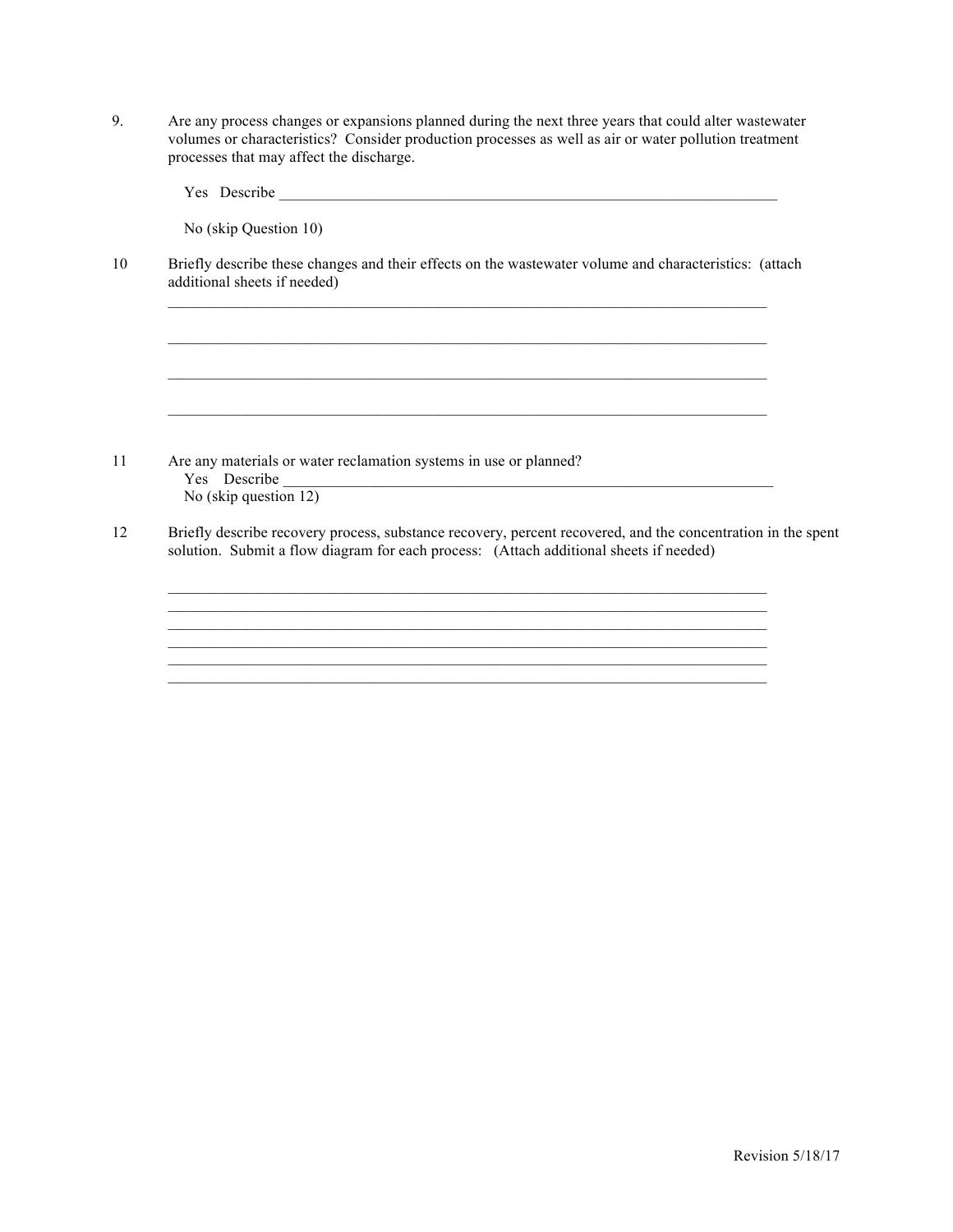#### **SECTION F – CHARACTERISTICS OF DISCHARGE**

All current industrial users are required to submit monitoring data on all pollutants that are regulated specific to each process. Use the tables provided in this section to report the analytical results. DO NOT LEAVE BLANKS. For all other nonregulated pollutants, indicate whether the pollutant is known to be present (P), suspected to be present (S), or known not to be present (O), by placing the appropriate letter in the column for average reported values. Indicate on either the top of each table or on a separate sheet, if necessary, the sample location and type of analysis used.

New dischargers should use the table to indicate what pollutants will be present or are suspected to be present in proposed wastestreams by placing a P (expected to be present), S (may be present), or O (will not be present) under the average reported values.

|                              | Detection | Maximum    | Average    | Number   |            |
|------------------------------|-----------|------------|------------|----------|------------|
|                              | Level     | Daily      | of         | of       |            |
| Pollutant                    | Used      | Value      | Analyses   | Analyses | Units      |
|                              |           | Conc. Mass | Conc. Mass |          | Conc. Mass |
| Acenaphthene                 |           |            |            |          |            |
| Acrolein                     |           |            |            |          |            |
| Acrylonitrile                |           |            |            |          |            |
| Benzene                      |           |            |            |          |            |
| Benzidine                    |           |            |            |          | - -        |
| Carbon Tetrachloride         |           |            |            |          |            |
| Chlorobenzene                |           |            |            |          |            |
| 1,2,4-Trichlorobenzene       |           |            |            |          |            |
| Hexachlorobenzene            |           |            |            |          |            |
| 1,2-Dichloroethane           |           |            |            |          |            |
| 1,1,1-Trichloroethane        |           |            |            |          |            |
| Hexachloroethane             |           |            |            |          |            |
| 1,1-Dichloroethane           |           |            |            |          |            |
| 1,1,2-Trichloroethane        |           |            |            |          |            |
| 1,1,2,2-Tetrachloroethane    |           |            |            |          |            |
| Chloroethane                 |           |            |            |          |            |
| Bis (2-chloroethyl) ether    |           |            |            |          |            |
| 17 Bis (chloro methyl) ether |           |            |            |          |            |
| 2-chloroethyl vinyl ether    |           |            |            |          |            |
| 2-Chloronaphthalene          |           |            |            |          |            |
| 2,4,6 Trichlorophenol        |           |            |            |          |            |
| Parachlorometa cresol        |           |            |            |          |            |
| Chloroform                   |           |            |            |          |            |
| 2-chlorophenol               |           |            |            |          |            |
| 1,2-Dichlorobenzene          |           |            |            |          |            |
| 1,3-Dichlorobenzene          |           |            |            |          |            |
| 1,4-Dichlorobenzene          |           |            |            |          |            |
| 3,3-Dichlorobenzidine        |           |            |            |          |            |
| 1,1-Dichloroethylene         |           |            |            |          |            |
| 1,2-Trans-dichloroethylene   |           |            |            |          |            |
| 2,4-Dichloropheno            |           |            |            |          |            |
| 1,2-Dichloropropane          |           |            |            |          |            |
| 1,2-Dichloropropylene        |           |            |            |          |            |
| 2,4-Dimethylphenol           |           |            |            |          |            |
| 2,4-Dinitrotoluene           |           |            |            |          |            |
| 2,6-Dinitrotoluene           |           |            |            |          |            |
| 1,2-Diphenylhydrazine        |           |            |            |          |            |
| Ethylbenzene                 |           |            |            |          |            |
|                              |           |            |            |          |            |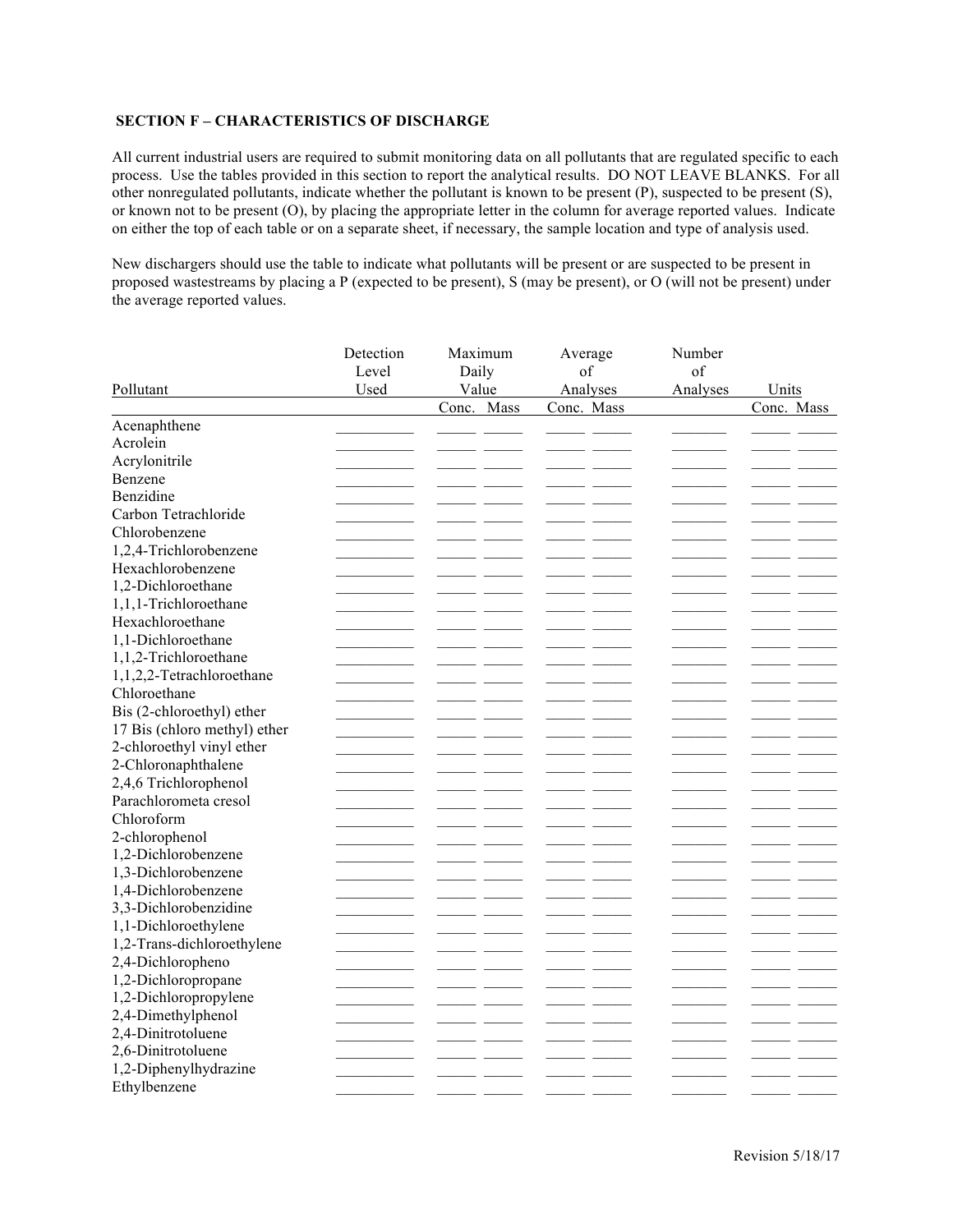| Pollutant                    | Detection<br>Level<br>Used | Maximum<br>Daily<br>Value | Average<br>of<br>Analyses | Number<br>of<br>Analyses | Units      |
|------------------------------|----------------------------|---------------------------|---------------------------|--------------------------|------------|
|                              |                            | Conc. Mass                | Conc. Mass                |                          | Conc. Mass |
| Fluoranthene                 |                            |                           |                           |                          |            |
| 4-Chlorophenyl phenyl ether  |                            |                           |                           |                          |            |
| 4-Bromophenyl phenyl ether   |                            |                           |                           |                          |            |
| Bis (2-chlorisopropyl) ether |                            |                           |                           |                          |            |
| Bis (2-chloroethoxy) methane |                            |                           |                           |                          |            |
| Methylene chloride           |                            |                           |                           |                          |            |
| Methyl chloride              |                            |                           |                           |                          |            |
| Methyl bromide               |                            |                           |                           |                          |            |
| Bromoform                    |                            |                           |                           |                          |            |
| Dichlorobromomethane         |                            |                           |                           |                          |            |
| Chlorodibromomethane         |                            |                           |                           |                          |            |
| Hexachlorobutadiene          |                            |                           |                           |                          |            |
| Hexachlorocyclopentadiene    |                            |                           |                           |                          |            |
| Isophorone                   |                            |                           |                           |                          |            |
| Naphthalene                  |                            |                           |                           |                          |            |
| Nitrobenzene                 |                            |                           |                           |                          |            |
| Nitrophenol                  |                            |                           |                           |                          |            |
| 2-Nitrophenol                |                            |                           |                           |                          |            |
| 4-Nitrophenol                |                            |                           |                           |                          |            |
| 2,4-Dinitrophenol            |                            |                           |                           |                          |            |
| 4,6-Dinitro-o-cresol         |                            |                           |                           |                          |            |
| N-nitrosodimethylamine       |                            |                           |                           |                          |            |
| N-nitrosodi-n-propylamine    |                            |                           |                           |                          |            |
| Pentachlorophenol            |                            |                           |                           |                          |            |
| Phenol                       |                            |                           |                           |                          |            |
| Bis (2-ethylhexyl) phthalate |                            |                           |                           |                          |            |
| Butyl benzyl phthalate       |                            |                           |                           |                          |            |
| Di-n-butyl phthalate         |                            |                           |                           |                          |            |
| Di-n-octyl phthalate         |                            |                           |                           |                          |            |
| Diethyl phthalate            |                            |                           |                           |                          |            |
| Dimethyl phthalate           |                            |                           |                           |                          |            |
| Benze (a) anthracene         |                            |                           |                           |                          |            |
| Benzo (a) pyrene             |                            |                           |                           |                          |            |
| 3,4-benzofluoranthene        |                            |                           |                           |                          |            |
| Benzo (k) fluoranthane       |                            | $\overline{\phantom{a}}$  |                           |                          |            |
| Chrysene                     |                            |                           |                           |                          |            |
| Acenaphthylene               |                            |                           |                           |                          |            |
| Anthracene                   |                            |                           |                           |                          |            |
| Benzo (ghi) perylene         |                            |                           |                           |                          |            |
| Fluorene                     |                            |                           |                           |                          |            |
| Phenantthrene                |                            |                           |                           |                          |            |
| Dibenzo (a,h) anthracene     |                            |                           |                           |                          |            |
| Indeno $(1,2,3$ -cd) pyrene  |                            |                           |                           |                          |            |
| Pyrene                       |                            |                           |                           |                          |            |
| Tetrachloroethylene          |                            |                           |                           |                          |            |
| Toluene                      |                            |                           |                           |                          |            |
| Trichloroethylene            |                            |                           |                           |                          |            |
| Vinyl chloride               |                            |                           |                           |                          |            |
| Aldrin                       |                            |                           |                           |                          |            |
| Dieldrin                     |                            |                           |                           |                          |            |
| Chlordane                    |                            |                           |                           |                          |            |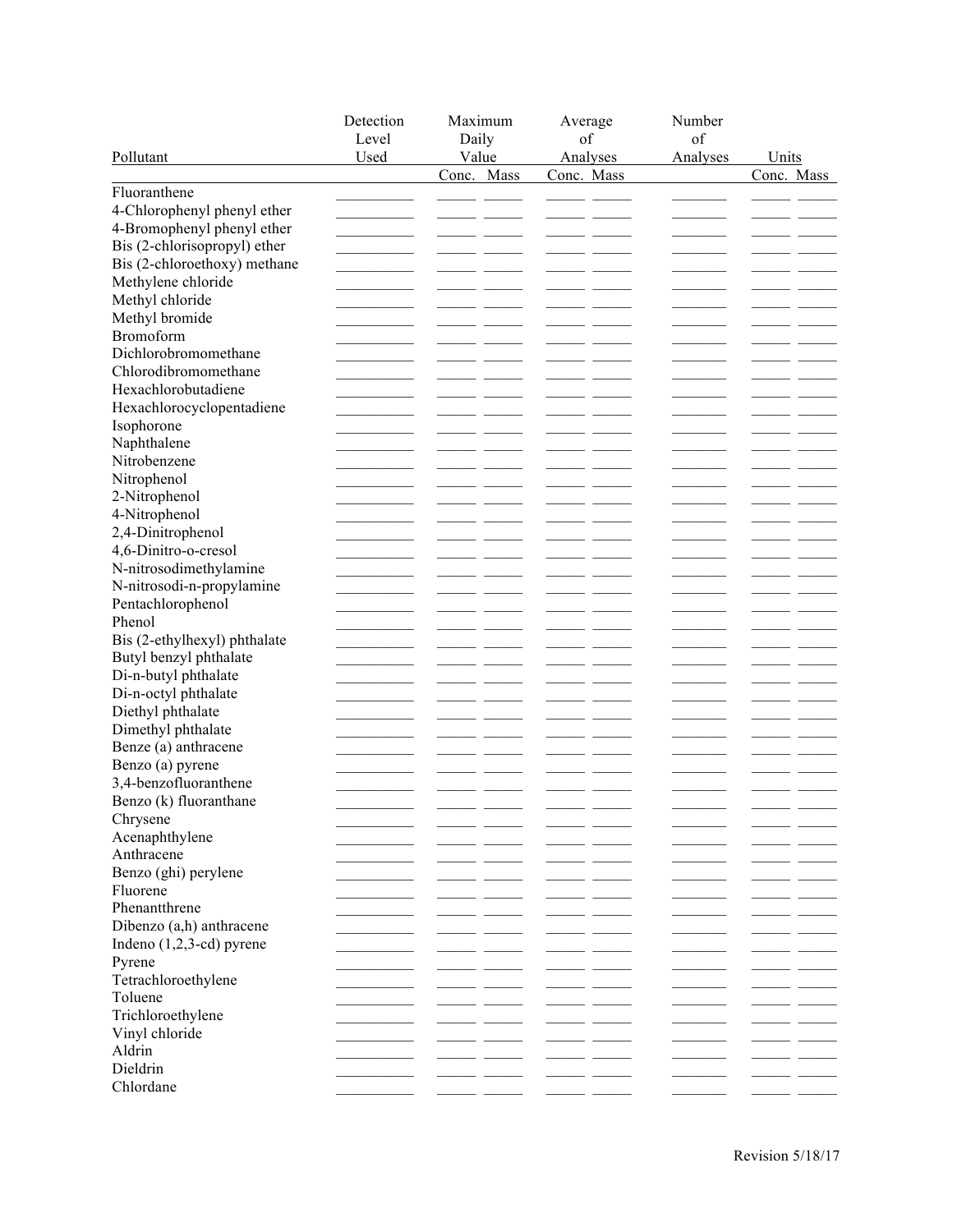|                       | Detection | Maximum                  | Average    | Number   |                          |
|-----------------------|-----------|--------------------------|------------|----------|--------------------------|
|                       | Level     | Daily                    | of         | of       |                          |
| Pollutant             | Used      | Value                    | Analyses   | Analyses | Units                    |
|                       |           | Conc. Mass               | Conc. Mass |          | Conc. Mass               |
| $4,4$ '-DDT           |           |                          |            |          |                          |
| $4,4'$ -DDE           |           |                          |            |          |                          |
| $4,4'$ -DDD           |           |                          |            |          |                          |
| Alpha-endosulfan      |           |                          |            |          |                          |
| Beta-endosulfan       |           |                          |            |          |                          |
| Endosulfan sulfate    |           |                          |            |          |                          |
| Endrin                |           |                          |            |          |                          |
| Endrin aldehyde       |           |                          |            |          |                          |
| Heptachlor            |           |                          |            |          |                          |
| Heptachlor epoxide    |           |                          |            |          |                          |
| Alpha-BHC             |           |                          |            |          |                          |
| Beta-BHC              |           |                          |            |          |                          |
| Gamma-BHC             |           |                          |            |          |                          |
| Delta-BHC             |           |                          |            |          |                          |
| PCB-1242              |           |                          |            |          |                          |
| PCB-1254              |           |                          |            |          |                          |
| PCB-1221              |           |                          |            |          |                          |
| PCB-1232              |           |                          |            |          |                          |
| PCB-1248              |           |                          |            |          |                          |
| PCB-1260              |           |                          |            |          |                          |
| PCB-1016              |           |                          |            |          |                          |
| Toxaphene             |           |                          |            |          |                          |
| (TCDD)                |           |                          |            |          |                          |
| Asbestos              |           |                          |            |          |                          |
| Acidity               |           |                          |            |          |                          |
| Alkalinity            |           |                          |            |          |                          |
| Bacteria              |           |                          |            |          |                          |
| BOD <sub>5</sub>      |           |                          |            |          |                          |
| COD                   |           |                          |            |          |                          |
| Chloride              |           |                          |            |          |                          |
| Chlorine              |           |                          |            |          |                          |
| Fluoride              |           |                          |            |          |                          |
| Hardness              |           |                          |            |          |                          |
| Magnesium             |           |                          |            |          |                          |
| NH3-N                 |           |                          |            |          |                          |
| Oil & Grease          |           | $\overline{\phantom{a}}$ |            |          | $\overline{\phantom{a}}$ |
| <b>TSS</b>            |           |                          |            |          |                          |
| <b>TOC</b>            |           |                          |            |          |                          |
| Kjeldahl N            |           |                          |            |          |                          |
| Nitrate N             |           |                          |            |          |                          |
| Nitrite N             |           |                          |            |          |                          |
| Organic N             |           |                          |            |          |                          |
| Orthophosphate P      |           |                          |            |          |                          |
| Phosphorus            |           |                          |            |          |                          |
| Sodium                |           |                          |            |          |                          |
| Specific Conductivity |           |                          |            |          |                          |
| Sulfate (SO4)         |           |                          |            |          |                          |
| Sulfide (S)           |           |                          |            |          |                          |
| Sulfite (SO3)         |           |                          |            |          |                          |
|                       |           |                          |            |          |                          |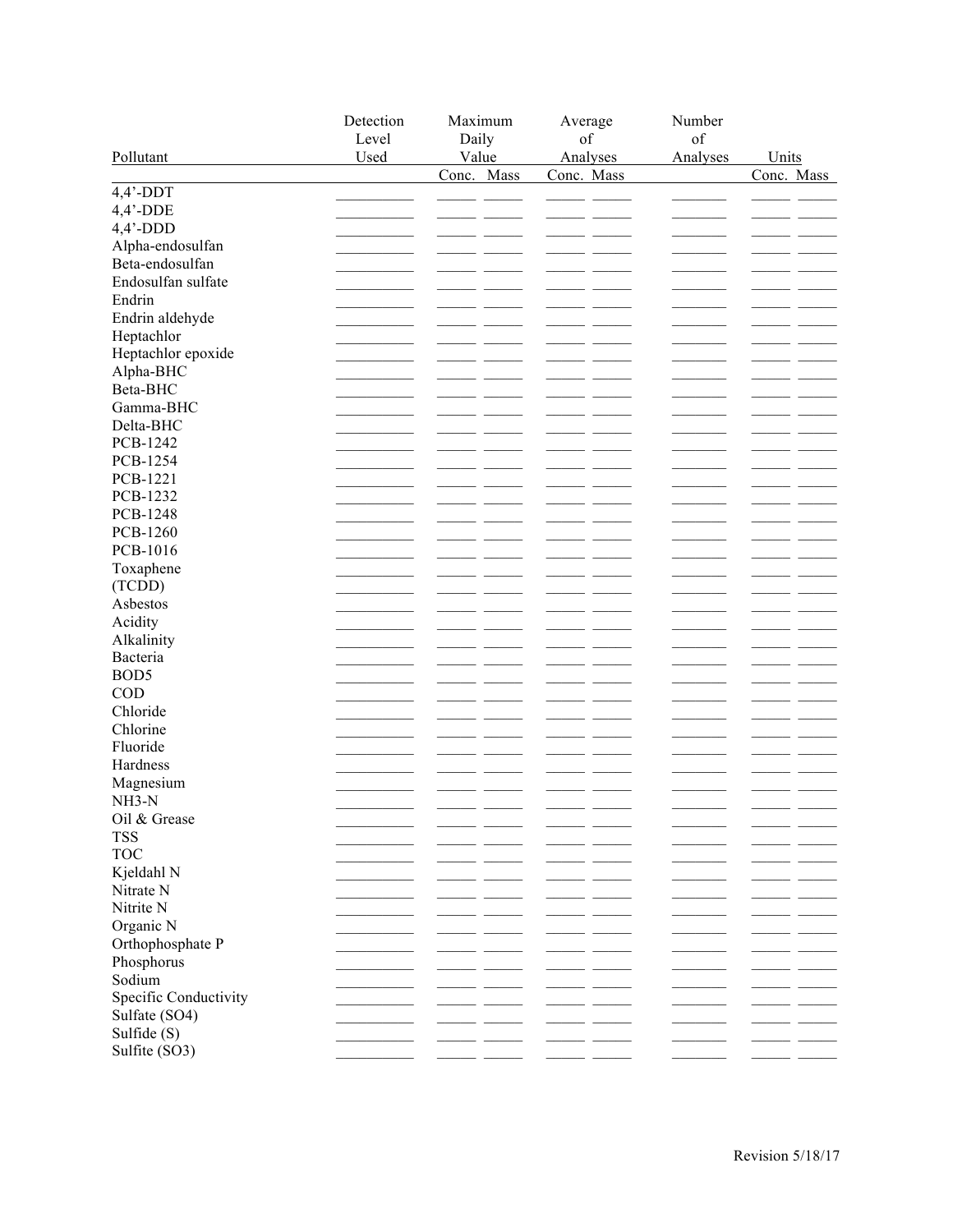|                       | Detection | Maximum    | Average    | Number   |            |
|-----------------------|-----------|------------|------------|----------|------------|
|                       | Level     | Daily      | of         | of       |            |
| Pollutant             | Used      | Value      | Analyses   | Analyses | Units      |
|                       |           | Conc. Mass | Conc. Mass |          | Conc. Mass |
| Antimony              |           |            |            |          |            |
| Arsenic               |           |            |            |          |            |
| <b>Barium</b>         |           |            |            |          |            |
| Beryllium             |           |            |            |          |            |
| Cadmium               |           |            |            |          |            |
| Chromium              |           |            |            |          |            |
| Copper                |           |            |            |          |            |
| Cyanide               |           |            |            |          |            |
| Lead                  |           |            |            |          |            |
| Mercury (Method 1631) |           |            |            |          |            |
| Nickel                |           |            |            |          |            |
| Selenium              |           |            |            |          |            |
| Silver                |           |            |            |          |            |
| Thallium              |           |            |            |          |            |
| Zinc                  |           |            |            |          |            |
|                       |           |            |            |          |            |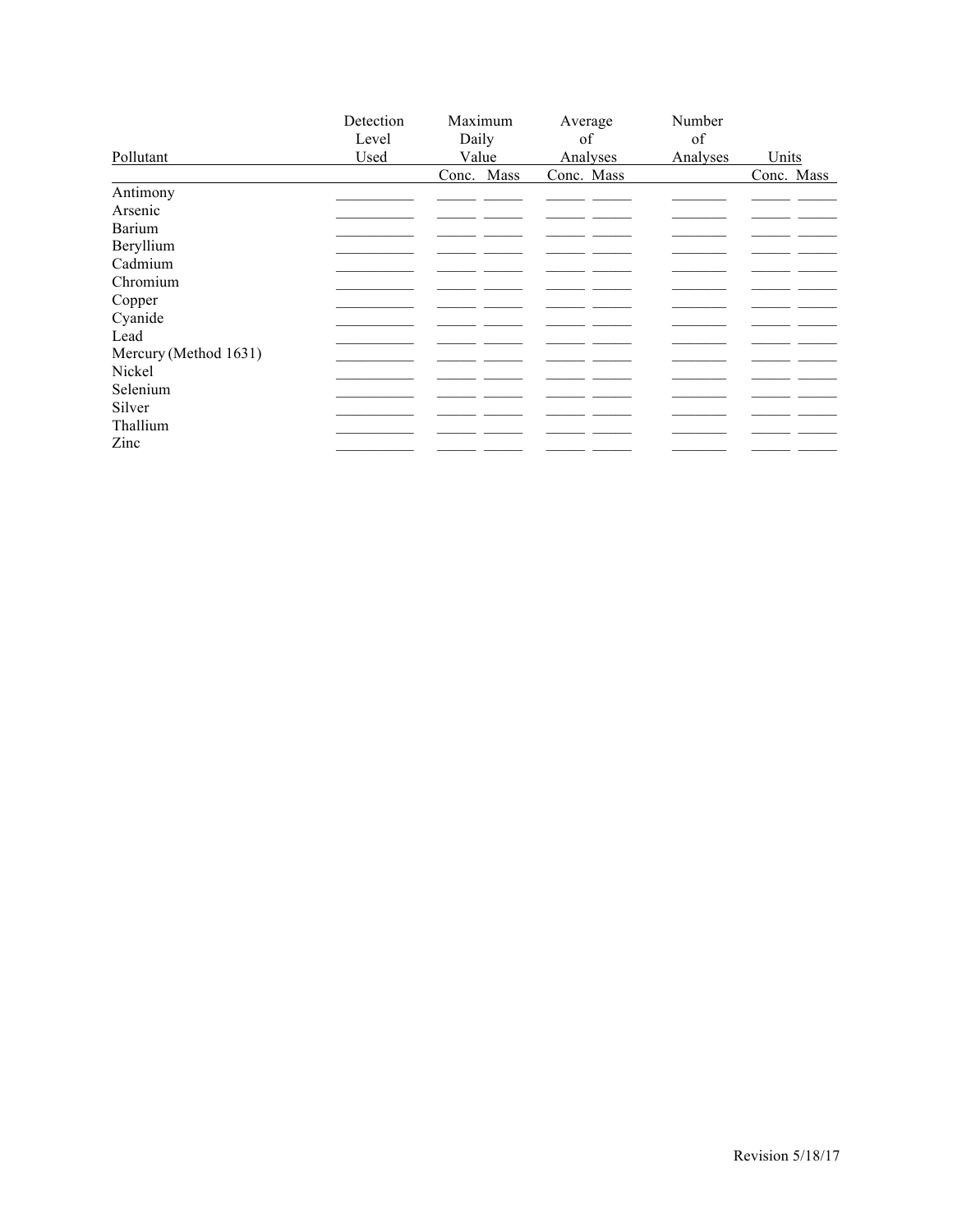## **SECTION G – TREATMENT**

1. Is any form of wastewater treatment (see list below) practiced at this facility?

 Yes No

2. Is any form of wastewater treatment (or changes to an existing wastewater treatment) planned for this facility within the next three years?

> Yes, Describe:\_\_\_\_\_\_\_\_\_\_\_\_\_\_\_\_\_\_\_\_\_\_\_\_\_\_\_\_\_\_\_\_\_\_\_\_\_\_\_\_\_\_\_\_\_\_\_\_\_\_\_\_\_\_\_\_\_\_\_\_\_\_\_\_\_\_ No

3. Treatment devices or processes used or proposed for treating wastewater or sludge (check as many as appropriate)

| Air flotation                   |
|---------------------------------|
| Centrifuge                      |
| Chemical precipitation          |
| Chlorination                    |
| Cyclone                         |
| Filtration                      |
| Flow equalization               |
| Grease or oil separation, Type: |
| Grease trap                     |
| Grinding Filter                 |
| Grit removal                    |
| Ion exchange                    |
| Neutralization, pH correction   |
| Ozonation                       |
| Reverse osmosis                 |
| Screen                          |
| Sedimentation                   |
| Septic tank                     |
| Solvent separation              |
| Spill protection                |
| Sump                            |
|                                 |
| Rainwater diversion or storage  |
|                                 |
| Other physical treatment, type: |
|                                 |

 $\mathcal{L}_\mathcal{L} = \{ \mathcal{L}_\mathcal{L} = \{ \mathcal{L}_\mathcal{L} = \{ \mathcal{L}_\mathcal{L} = \{ \mathcal{L}_\mathcal{L} = \{ \mathcal{L}_\mathcal{L} = \{ \mathcal{L}_\mathcal{L} = \{ \mathcal{L}_\mathcal{L} = \{ \mathcal{L}_\mathcal{L} = \{ \mathcal{L}_\mathcal{L} = \{ \mathcal{L}_\mathcal{L} = \{ \mathcal{L}_\mathcal{L} = \{ \mathcal{L}_\mathcal{L} = \{ \mathcal{L}_\mathcal{L} = \{ \mathcal{L}_\mathcal{$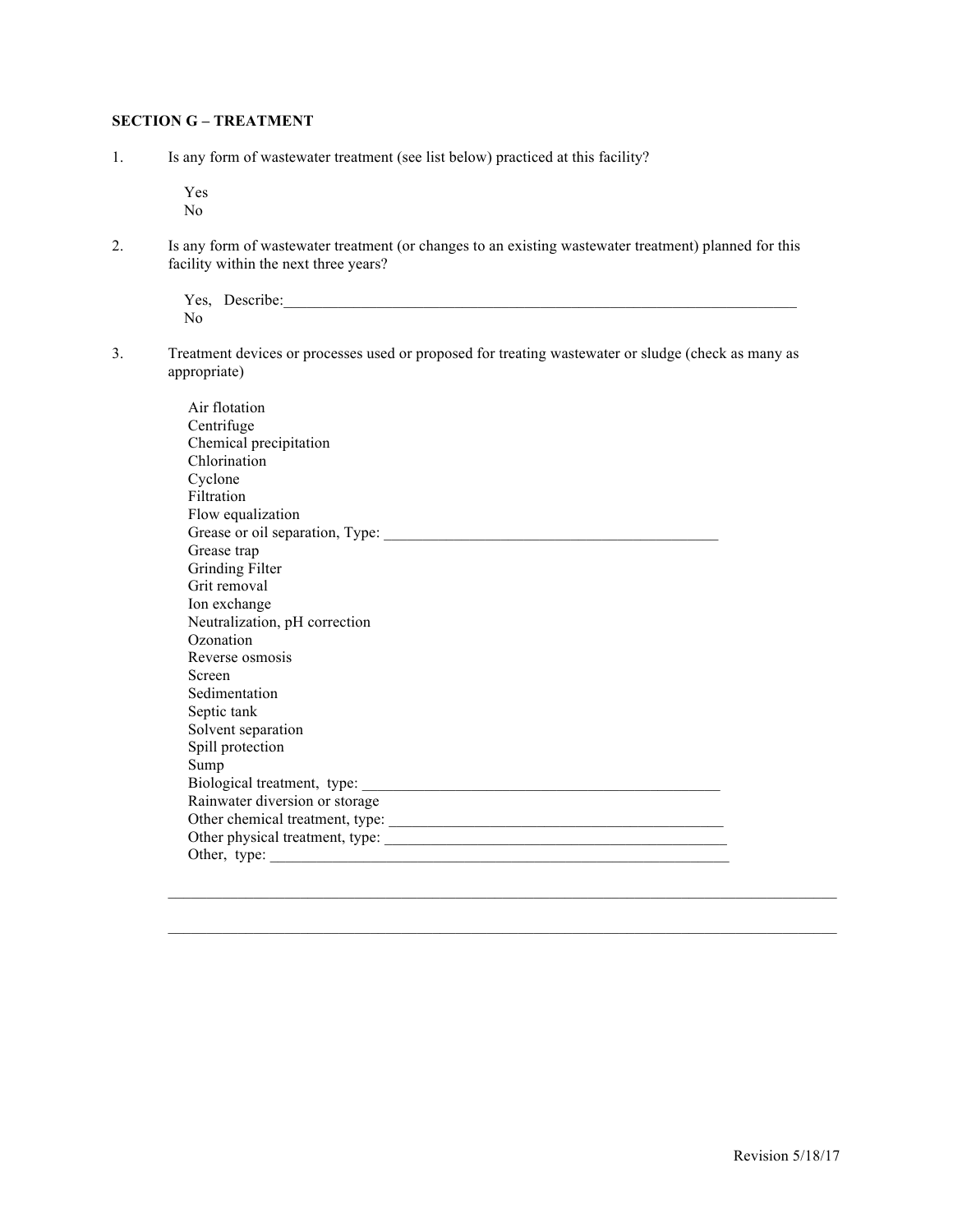## 4. Description

| For each discharge point, describe the pollutant loadings, flow rates, design capacity, physical size, and<br>operating procedures of each treatment facility checked above.                                              |
|---------------------------------------------------------------------------------------------------------------------------------------------------------------------------------------------------------------------------|
|                                                                                                                                                                                                                           |
|                                                                                                                                                                                                                           |
| Attach a process flow diagram for each existing treatment system for each discharge point. Include process<br>equipment, by-product disposal method, waste and by-product volumes, and design and operating<br>conditions |
| Describe any changes in treatment or disposal methods planned or under construction for the wastewater<br>discharge to the sanitary sewer. Please include estimate completion dates.                                      |
|                                                                                                                                                                                                                           |
|                                                                                                                                                                                                                           |
| Do you have a treatment operator? Yes<br>No.                                                                                                                                                                              |
|                                                                                                                                                                                                                           |
|                                                                                                                                                                                                                           |
| Phone:                                                                                                                                                                                                                    |
| Full-Time: (Specify hours)                                                                                                                                                                                                |
|                                                                                                                                                                                                                           |
| Do you have a manual on the correct operation of your treatment equipment?                                                                                                                                                |
| Yes, Attach a copy<br>No                                                                                                                                                                                                  |
| Do you have a written maintenance schedule for your treatment equipment?                                                                                                                                                  |
| Yes, Attach a copy                                                                                                                                                                                                        |

No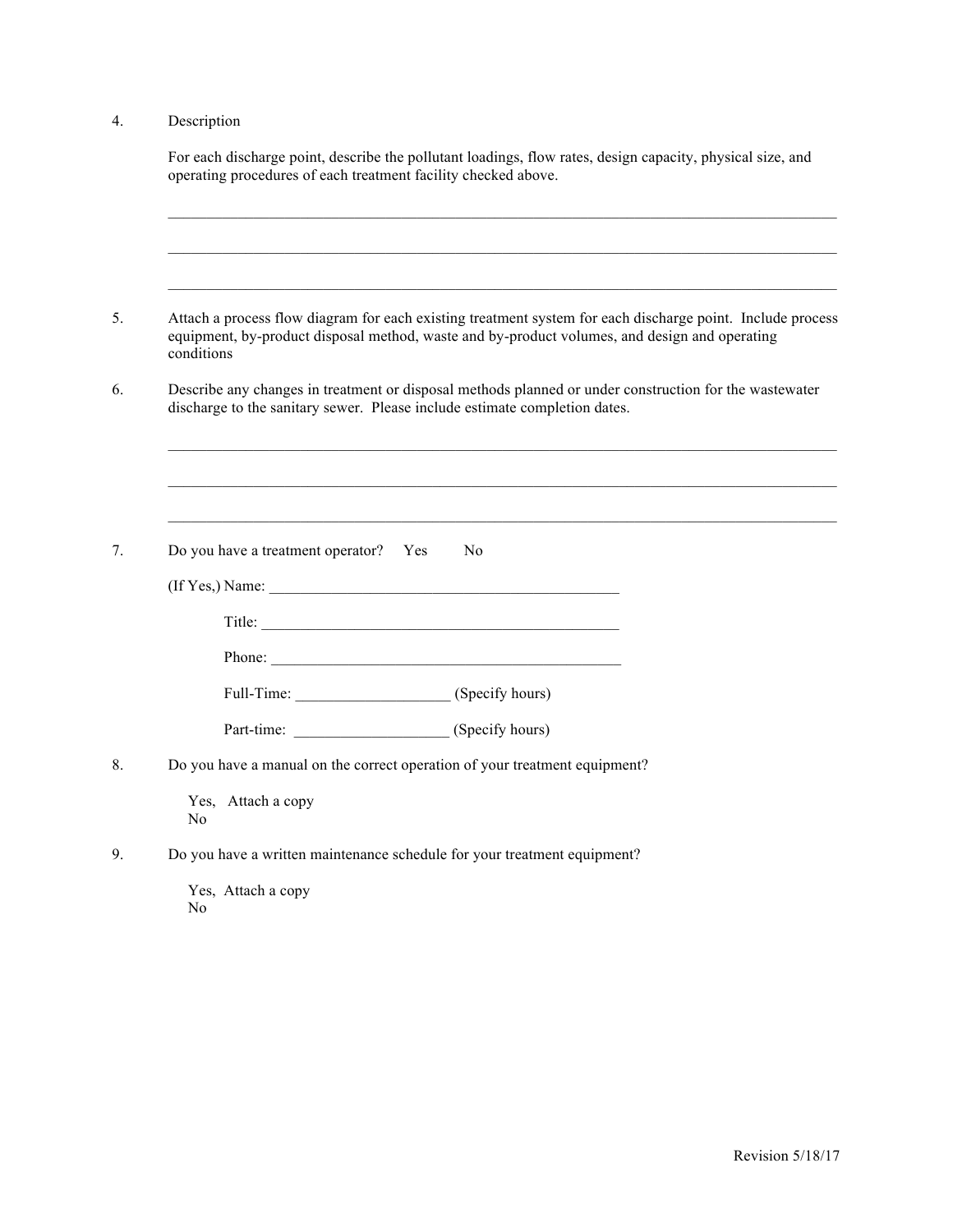# **SECTION H – FACILITY OPERATION CHARACTERISTICS**

| Work days               |   |                                                                                                                                                                        | Mon | Tue          | Wed                      | Thur         | Fri | Sat                                                                                                                   | Sun |               |                |   |
|-------------------------|---|------------------------------------------------------------------------------------------------------------------------------------------------------------------------|-----|--------------|--------------------------|--------------|-----|-----------------------------------------------------------------------------------------------------------------------|-----|---------------|----------------|---|
| Shifts per<br>Work day: |   |                                                                                                                                                                        |     |              |                          |              |     |                                                                                                                       |     |               |                |   |
|                         |   | 1st                                                                                                                                                                    |     |              |                          |              |     |                                                                                                                       |     |               |                |   |
| Employees<br>Per shift  |   | 2nd                                                                                                                                                                    |     |              |                          |              |     |                                                                                                                       |     |               |                |   |
|                         |   | 3rd                                                                                                                                                                    |     |              |                          |              |     |                                                                                                                       |     |               |                |   |
|                         |   | 1st                                                                                                                                                                    |     |              |                          |              |     |                                                                                                                       |     |               |                |   |
| Shift<br><b>Start</b>   |   | 2nd                                                                                                                                                                    |     |              | <b>Contract Contract</b> |              |     |                                                                                                                       |     |               |                |   |
| And End<br>Times        |   | 3rd                                                                                                                                                                    |     |              |                          |              |     | <u> The Common School (1989)</u>                                                                                      |     |               |                |   |
| 2.                      |   | Indicate whether the business activity is:                                                                                                                             |     |              |                          |              |     |                                                                                                                       |     |               |                |   |
|                         |   | Continuous through the year, or<br>Seasonal – circle the months of the year during which business activity occurs:                                                     |     |              |                          |              |     |                                                                                                                       |     |               |                |   |
|                         | J | $\rm F$                                                                                                                                                                | M   | $\mathbf{A}$ | $\mathbf{M}$             | $\bf J$      | J   | $\mathbf{A}$                                                                                                          | S   | $\mathcal{O}$ | ${\bf N}$      | D |
|                         |   |                                                                                                                                                                        |     |              |                          |              |     |                                                                                                                       |     |               |                |   |
| 3.                      |   | Indicate whether the facility discharge is:<br>Continuous through the year, or<br>Seasonal – Circle the months of the year during which the facility discharge occurs: |     |              |                          |              |     | <u> 1989 - Johann Harry Harry Harry Harry Harry Harry Harry Harry Harry Harry Harry Harry Harry Harry Harry Harry</u> |     |               |                |   |
|                         | J | F                                                                                                                                                                      | M   | $\mathbf{A}$ | M                        | $\mathbf{J}$ | J   | A                                                                                                                     | S   | $\mathbf{O}$  | N              | D |
|                         |   |                                                                                                                                                                        |     |              |                          |              |     |                                                                                                                       |     |               |                |   |
| 4.                      |   | Does the operation shut down for vacation, maintenance, or other reasons?                                                                                              |     |              |                          |              |     |                                                                                                                       |     | Yes           | N <sub>o</sub> |   |
|                         |   | If yes indicate reasons and periods when shut down occurs:                                                                                                             |     |              |                          |              |     |                                                                                                                       |     |               |                |   |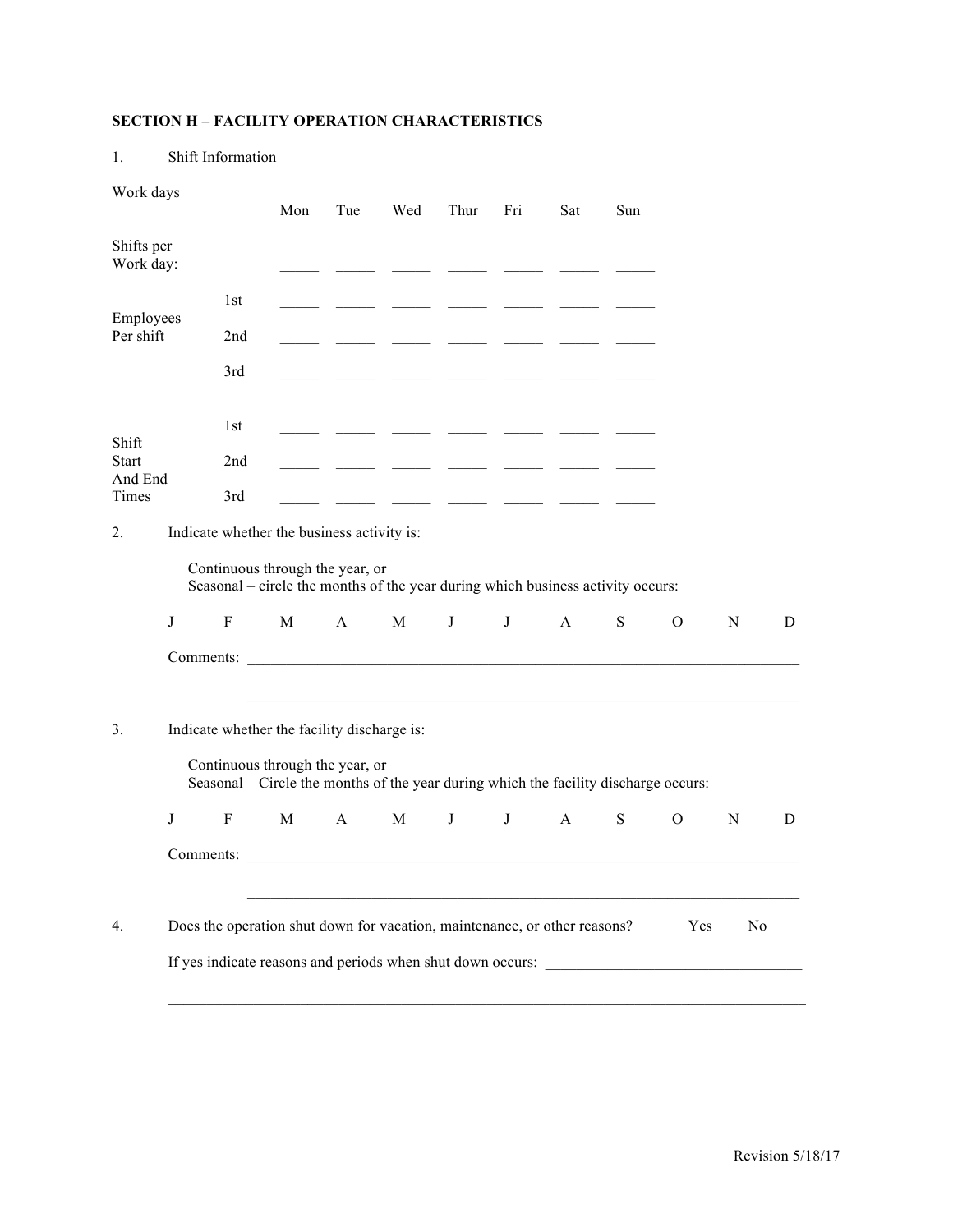| List types and quantity of chemicals used or planned for use (attach list if needed). Include copies of |          |  |
|---------------------------------------------------------------------------------------------------------|----------|--|
| manufacturer's Safety Data Sheets/Safety Data Sheets for all chemicals identified:                      |          |  |
| Chemical                                                                                                | Quantity |  |
|                                                                                                         |          |  |
|                                                                                                         |          |  |
|                                                                                                         |          |  |
|                                                                                                         |          |  |
|                                                                                                         |          |  |
|                                                                                                         |          |  |
|                                                                                                         |          |  |
|                                                                                                         |          |  |
|                                                                                                         |          |  |
|                                                                                                         |          |  |
|                                                                                                         |          |  |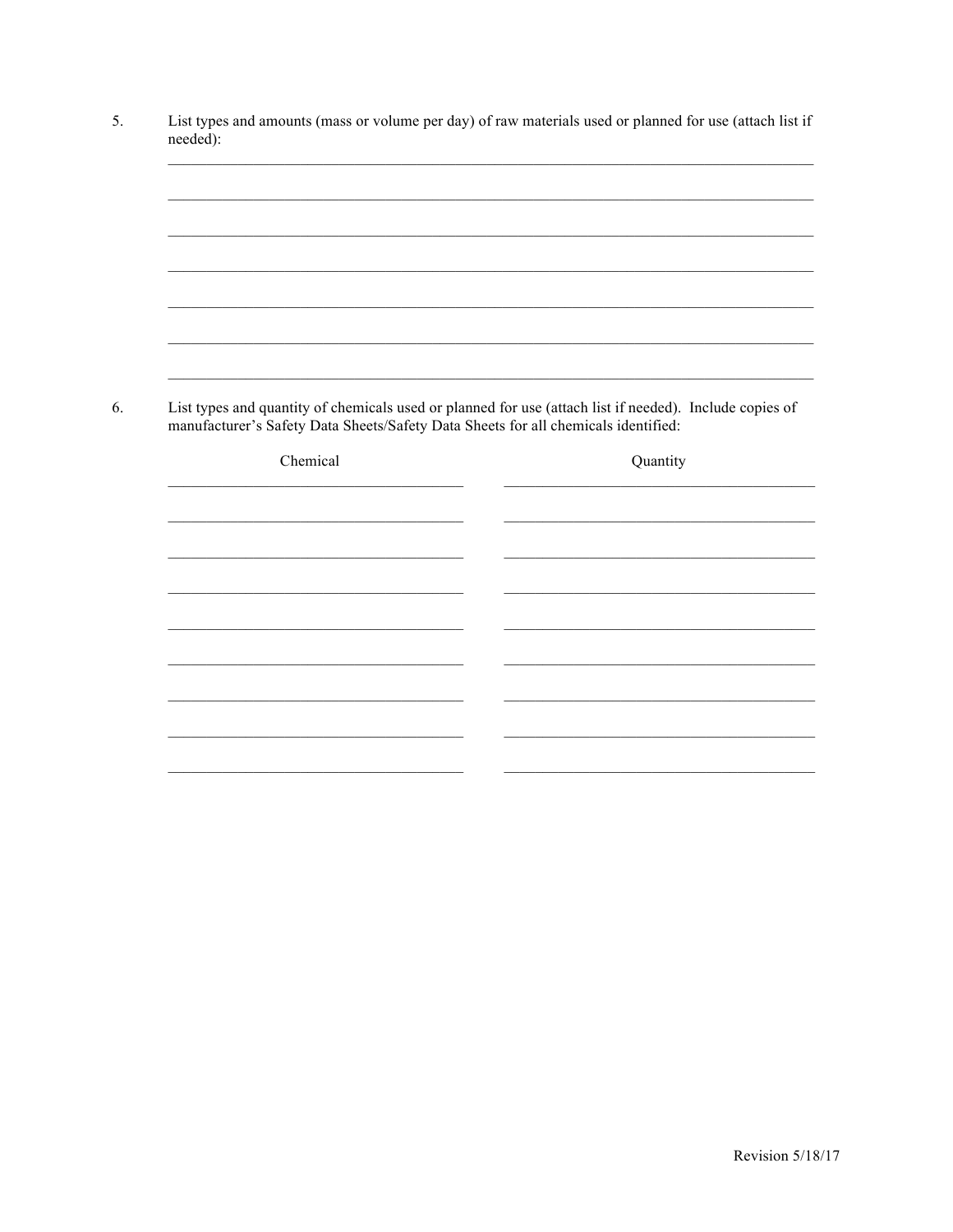7. Building Layout – Draw to scale the location of each building on the premises. Show map orientation and location of all water meters, storm drains, numbered unit processes (from schematic flow diagram), public sewers, and each facility sewer line connected to the public sewers. Number each sewer and show existing and proposed sampling locations. This drawing must be certified by a State Registered Professional Engineer.

A blueprint or drawing of the facilities showing the above items may be attached in lieu of submitting a drawing on this sheet.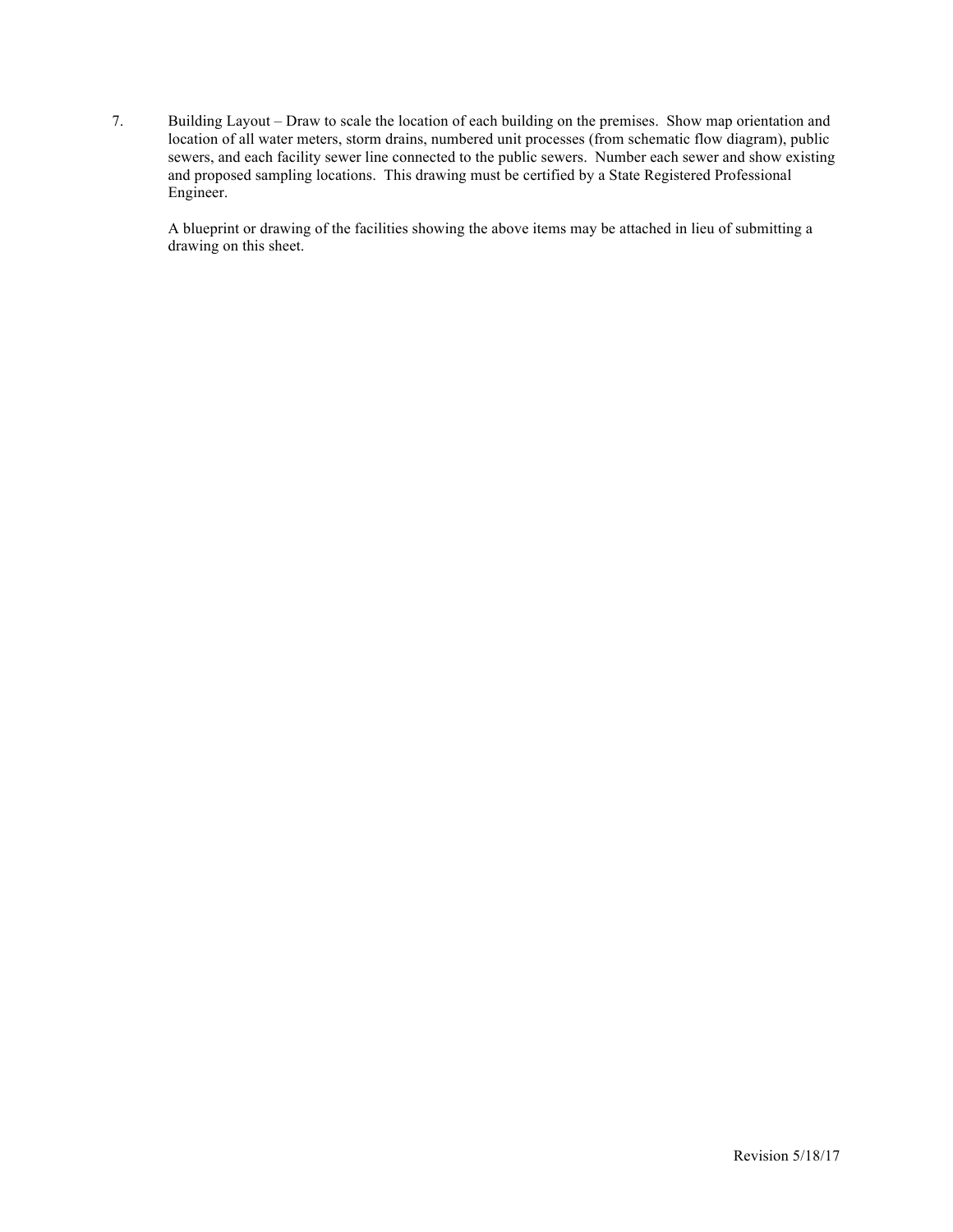#### **SECTION I – SPILL PREVENTION**

1. Do you have chemical storage containers, bins, or ponds at your facility?

Yes No

If yes, please give a description of their location, contents, size, type, and frequency and method of cleaning. Also indicate in a diagram or comment on the proximity of these containers to a sewer or storm drain. Indicate if buried metal containers have cathodic protection.

 $\mathcal{L}_\mathcal{L} = \{ \mathcal{L}_\mathcal{L} = \{ \mathcal{L}_\mathcal{L} = \{ \mathcal{L}_\mathcal{L} = \{ \mathcal{L}_\mathcal{L} = \{ \mathcal{L}_\mathcal{L} = \{ \mathcal{L}_\mathcal{L} = \{ \mathcal{L}_\mathcal{L} = \{ \mathcal{L}_\mathcal{L} = \{ \mathcal{L}_\mathcal{L} = \{ \mathcal{L}_\mathcal{L} = \{ \mathcal{L}_\mathcal{L} = \{ \mathcal{L}_\mathcal{L} = \{ \mathcal{L}_\mathcal{L} = \{ \mathcal{L}_\mathcal{$  $\mathcal{L}_\mathcal{L} = \{ \mathcal{L}_\mathcal{L} = \{ \mathcal{L}_\mathcal{L} = \{ \mathcal{L}_\mathcal{L} = \{ \mathcal{L}_\mathcal{L} = \{ \mathcal{L}_\mathcal{L} = \{ \mathcal{L}_\mathcal{L} = \{ \mathcal{L}_\mathcal{L} = \{ \mathcal{L}_\mathcal{L} = \{ \mathcal{L}_\mathcal{L} = \{ \mathcal{L}_\mathcal{L} = \{ \mathcal{L}_\mathcal{L} = \{ \mathcal{L}_\mathcal{L} = \{ \mathcal{L}_\mathcal{L} = \{ \mathcal{L}_\mathcal{$ 

 $\mathcal{L}_\mathcal{L} = \{ \mathcal{L}_\mathcal{L} = \{ \mathcal{L}_\mathcal{L} = \{ \mathcal{L}_\mathcal{L} = \{ \mathcal{L}_\mathcal{L} = \{ \mathcal{L}_\mathcal{L} = \{ \mathcal{L}_\mathcal{L} = \{ \mathcal{L}_\mathcal{L} = \{ \mathcal{L}_\mathcal{L} = \{ \mathcal{L}_\mathcal{L} = \{ \mathcal{L}_\mathcal{L} = \{ \mathcal{L}_\mathcal{L} = \{ \mathcal{L}_\mathcal{L} = \{ \mathcal{L}_\mathcal{L} = \{ \mathcal{L}_\mathcal{$ 

 $\mathcal{L}_\text{max}$ 

 $\mathcal{L}_\mathcal{L} = \{ \mathcal{L}_\mathcal{L} = \{ \mathcal{L}_\mathcal{L} = \{ \mathcal{L}_\mathcal{L} = \{ \mathcal{L}_\mathcal{L} = \{ \mathcal{L}_\mathcal{L} = \{ \mathcal{L}_\mathcal{L} = \{ \mathcal{L}_\mathcal{L} = \{ \mathcal{L}_\mathcal{L} = \{ \mathcal{L}_\mathcal{L} = \{ \mathcal{L}_\mathcal{L} = \{ \mathcal{L}_\mathcal{L} = \{ \mathcal{L}_\mathcal{L} = \{ \mathcal{L}_\mathcal{L} = \{ \mathcal{L}_\mathcal{$ 

 $\mathcal{L}_\mathcal{L} = \{ \mathcal{L}_\mathcal{L} = \{ \mathcal{L}_\mathcal{L} = \{ \mathcal{L}_\mathcal{L} = \{ \mathcal{L}_\mathcal{L} = \{ \mathcal{L}_\mathcal{L} = \{ \mathcal{L}_\mathcal{L} = \{ \mathcal{L}_\mathcal{L} = \{ \mathcal{L}_\mathcal{L} = \{ \mathcal{L}_\mathcal{L} = \{ \mathcal{L}_\mathcal{L} = \{ \mathcal{L}_\mathcal{L} = \{ \mathcal{L}_\mathcal{L} = \{ \mathcal{L}_\mathcal{L} = \{ \mathcal{L}_\mathcal{$ 

2. Do you have floor drains in your manufacturing or chemical storage areas?

Yes No

If yes, where do they discharge? \_\_\_\_\_\_\_\_\_\_\_\_\_\_\_\_\_\_\_\_\_\_\_\_\_\_\_\_\_\_\_\_\_\_\_\_\_\_\_\_\_\_\_\_\_\_\_\_\_\_\_\_\_\_\_\_\_\_

- 3. Describe spill prevention controls for the above chemical storage units.
- 4. If you have chemical storage containers, bins or ponds in manufacturing area, could an accidental spill lead to a discharge to: (Check all that apply)
	- An onsite disposal system Public Sanitary sewer system (e.g. through a floor drain) Storm drain To ground Other, specify: Not applicable, no possible discharge to any of the above routes
- 5. Do you have an Spill Prevention, Control and Countermeasure plan (SPCC) or Slug Control Plan to prevent spills of chemicals or slug discharges from entering the Control Authority's collection system?

 Spill Plan – (Please enclose a copy with the application) Slug Control Plan – (Please enclose a copy with the application) N/A, Not applicable since there are no floor drains and/or the facility discharges only domestic wastes.

 $\mathcal{L}_\mathcal{L} = \{ \mathcal{L}_\mathcal{L} = \{ \mathcal{L}_\mathcal{L} = \{ \mathcal{L}_\mathcal{L} = \{ \mathcal{L}_\mathcal{L} = \{ \mathcal{L}_\mathcal{L} = \{ \mathcal{L}_\mathcal{L} = \{ \mathcal{L}_\mathcal{L} = \{ \mathcal{L}_\mathcal{L} = \{ \mathcal{L}_\mathcal{L} = \{ \mathcal{L}_\mathcal{L} = \{ \mathcal{L}_\mathcal{L} = \{ \mathcal{L}_\mathcal{L} = \{ \mathcal{L}_\mathcal{L} = \{ \mathcal{L}_\mathcal{$  $\mathcal{L}_\mathcal{L} = \{ \mathcal{L}_\mathcal{L} = \{ \mathcal{L}_\mathcal{L} = \{ \mathcal{L}_\mathcal{L} = \{ \mathcal{L}_\mathcal{L} = \{ \mathcal{L}_\mathcal{L} = \{ \mathcal{L}_\mathcal{L} = \{ \mathcal{L}_\mathcal{L} = \{ \mathcal{L}_\mathcal{L} = \{ \mathcal{L}_\mathcal{L} = \{ \mathcal{L}_\mathcal{L} = \{ \mathcal{L}_\mathcal{L} = \{ \mathcal{L}_\mathcal{L} = \{ \mathcal{L}_\mathcal{L} = \{ \mathcal{L}_\mathcal{$ 

6. Please describe below any previous spill events and remedial measures taken to prevent their reoccurrence.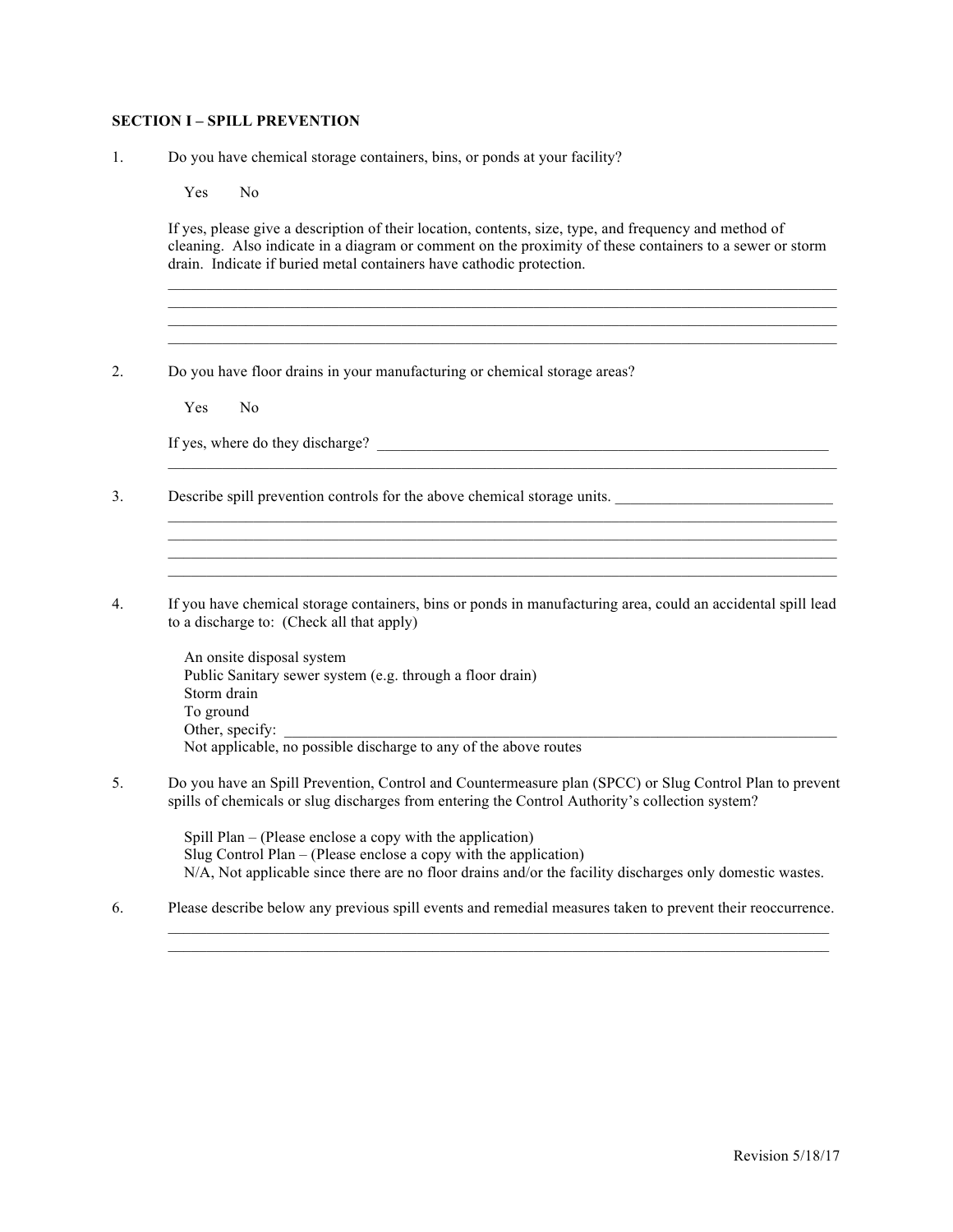## **SECTION J - NON-DISCHARGED WASTES**

 $1.$ Are any waste liquids or sludge generated and not disposed of in the sanitary sewer system?

Yes, please describe below. <br>\*Please submit hazardous waste reports for each<br>\* No, skip the remainder of Section J

|                | <b>Waste Generated</b>                                                     | Quantity (per year)                                                                                                                                                                                                                       | Disposal Method                                                                                                                                                                                                                                                                                                             |
|----------------|----------------------------------------------------------------------------|-------------------------------------------------------------------------------------------------------------------------------------------------------------------------------------------------------------------------------------------|-----------------------------------------------------------------------------------------------------------------------------------------------------------------------------------------------------------------------------------------------------------------------------------------------------------------------------|
|                | the control of the control of the control of the control of                | the control of the control of the control of the control of the control of                                                                                                                                                                | <u> 1989 - Johann John Stone, market fan it ferstjer fan it ferstjer fan it ferstjer fan it ferstjer fan it fers</u><br><u> 1989 - John Harry Harry Harry Harry Harry Harry Harry Harry Harry Harry Harry Harry Harry Harry Harry Harry H</u><br>the control of the control of the control of the control of the control of |
|                | disposed of on-site.                                                       | Indicate which wastes identified above are disposed of at an off-site treatment facility and which are                                                                                                                                    |                                                                                                                                                                                                                                                                                                                             |
|                |                                                                            | If any of your wastes are sent to an off-site centralized waste treatment facility, identify the waste and the                                                                                                                            |                                                                                                                                                                                                                                                                                                                             |
| facility.      | Waste                                                                      | Facility                                                                                                                                                                                                                                  |                                                                                                                                                                                                                                                                                                                             |
|                |                                                                            |                                                                                                                                                                                                                                           | <u> 1980 - Johann John Stone, markin amerikan basar dan berkembang di banyak di banyak di banyak di banyak di banyak di banyak di banyak di banyak di banyak di banyak di banyak di banyak di banyak di banyak di banyak di bany</u>                                                                                        |
|                |                                                                            | <u> 1990 - Jan James James James James James James James James James James James James James James James James J</u>                                                                                                                      |                                                                                                                                                                                                                                                                                                                             |
|                | the control of the control of the control of the control of the control of |                                                                                                                                                                                                                                           |                                                                                                                                                                                                                                                                                                                             |
|                |                                                                            | If an outside firm removes any of the above checked wastes, state the name and address of all haulers:                                                                                                                                    |                                                                                                                                                                                                                                                                                                                             |
| a.             |                                                                            |                                                                                                                                                                                                                                           |                                                                                                                                                                                                                                                                                                                             |
|                |                                                                            |                                                                                                                                                                                                                                           |                                                                                                                                                                                                                                                                                                                             |
|                |                                                                            |                                                                                                                                                                                                                                           |                                                                                                                                                                                                                                                                                                                             |
| $\mathbf{b}$ . |                                                                            |                                                                                                                                                                                                                                           |                                                                                                                                                                                                                                                                                                                             |
|                |                                                                            | and the control of the control of the control of the control of the control of the control of the control of the<br><u> 1989 - Johann Stoff, deutscher Stoff, der Stoff, der Stoff, der Stoff, der Stoff, der Stoff, der Stoff, der S</u> |                                                                                                                                                                                                                                                                                                                             |
|                |                                                                            |                                                                                                                                                                                                                                           |                                                                                                                                                                                                                                                                                                                             |
|                |                                                                            | Have you been issued any Federal, State or Local environmental permits?                                                                                                                                                                   |                                                                                                                                                                                                                                                                                                                             |
| Yes            | No                                                                         |                                                                                                                                                                                                                                           |                                                                                                                                                                                                                                                                                                                             |
|                | If yes, please list the permit $(s)$ :                                     |                                                                                                                                                                                                                                           |                                                                                                                                                                                                                                                                                                                             |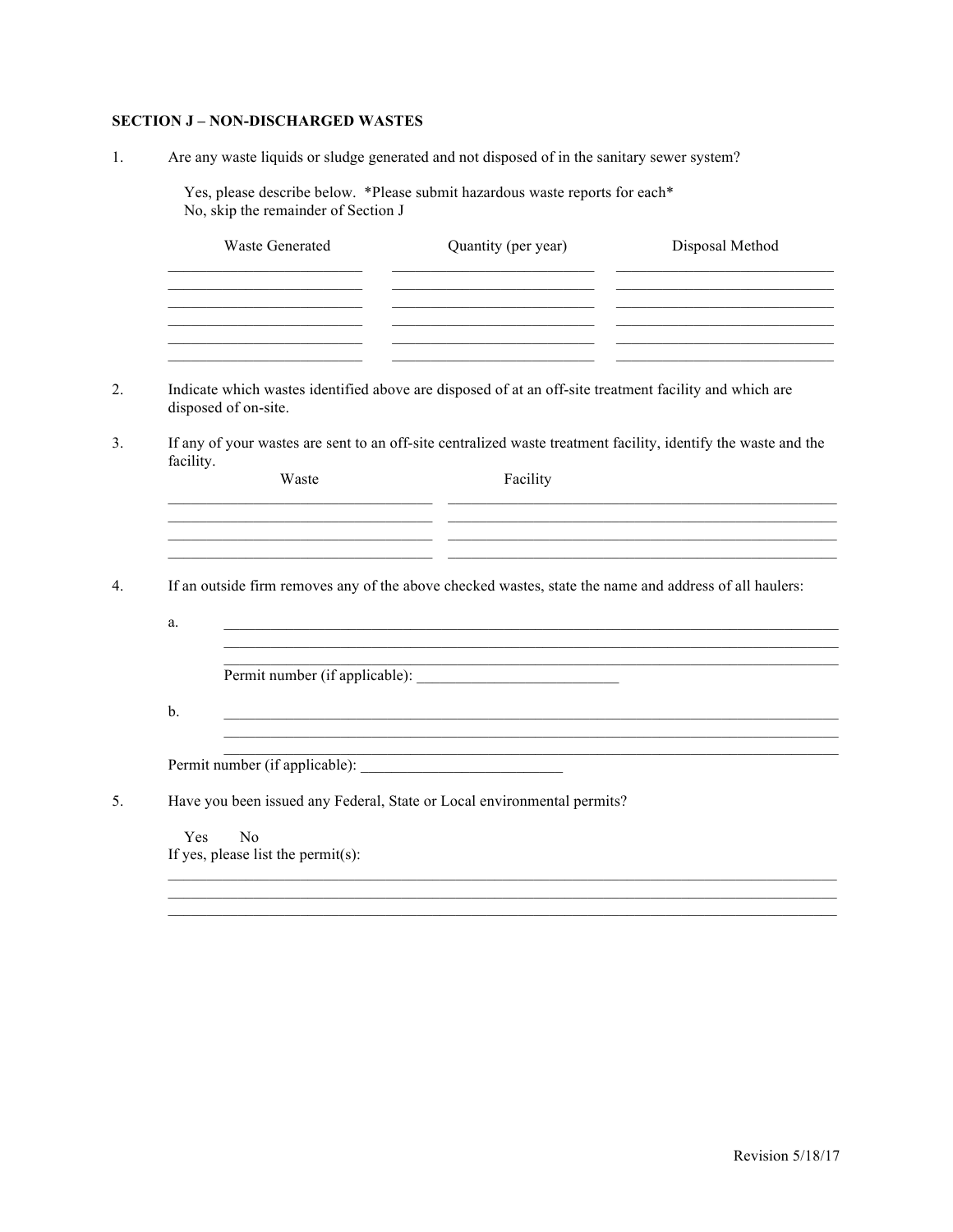#### **SECTION K – AUTHORIZED SIGNATURES**

Compliance Certification:

- 1. Do you have a copy of Chapter 16 of the local ordinance? Yes No
- 2. Are all applicable Federal, State or Local pretreatment standards and requirements being met on a consistent basis?

Yes No Not yet discharging

- 3. If No:
- a. What additional operations and maintenance procedures are being considered to bring the facility into compliance? Also, list additional treatment technology or practice being considered in order to bring the facility into compliance.
- b. Provide a schedule for bringing the facility into compliance. Specify major events planned along with reasonable completion dates. Note that if the control authority issues a permit to the applicant, it may establish a schedule for compliance different from the one submitted by the facility.

| Milestone Activity                                                                                                     | <b>Completion Date</b> |
|------------------------------------------------------------------------------------------------------------------------|------------------------|
|                                                                                                                        |                        |
|                                                                                                                        |                        |
| <u> 1989 - Johann Stoff, deutscher Stoffen und der Stoffen und der Stoffen und der Stoffen und der Stoffen und der</u> |                        |
|                                                                                                                        |                        |
|                                                                                                                        |                        |
|                                                                                                                        |                        |
|                                                                                                                        |                        |
|                                                                                                                        |                        |
|                                                                                                                        |                        |
| the control of the control of the control of the control of the control of the control of                              |                        |
|                                                                                                                        |                        |
|                                                                                                                        |                        |
|                                                                                                                        |                        |
|                                                                                                                        |                        |